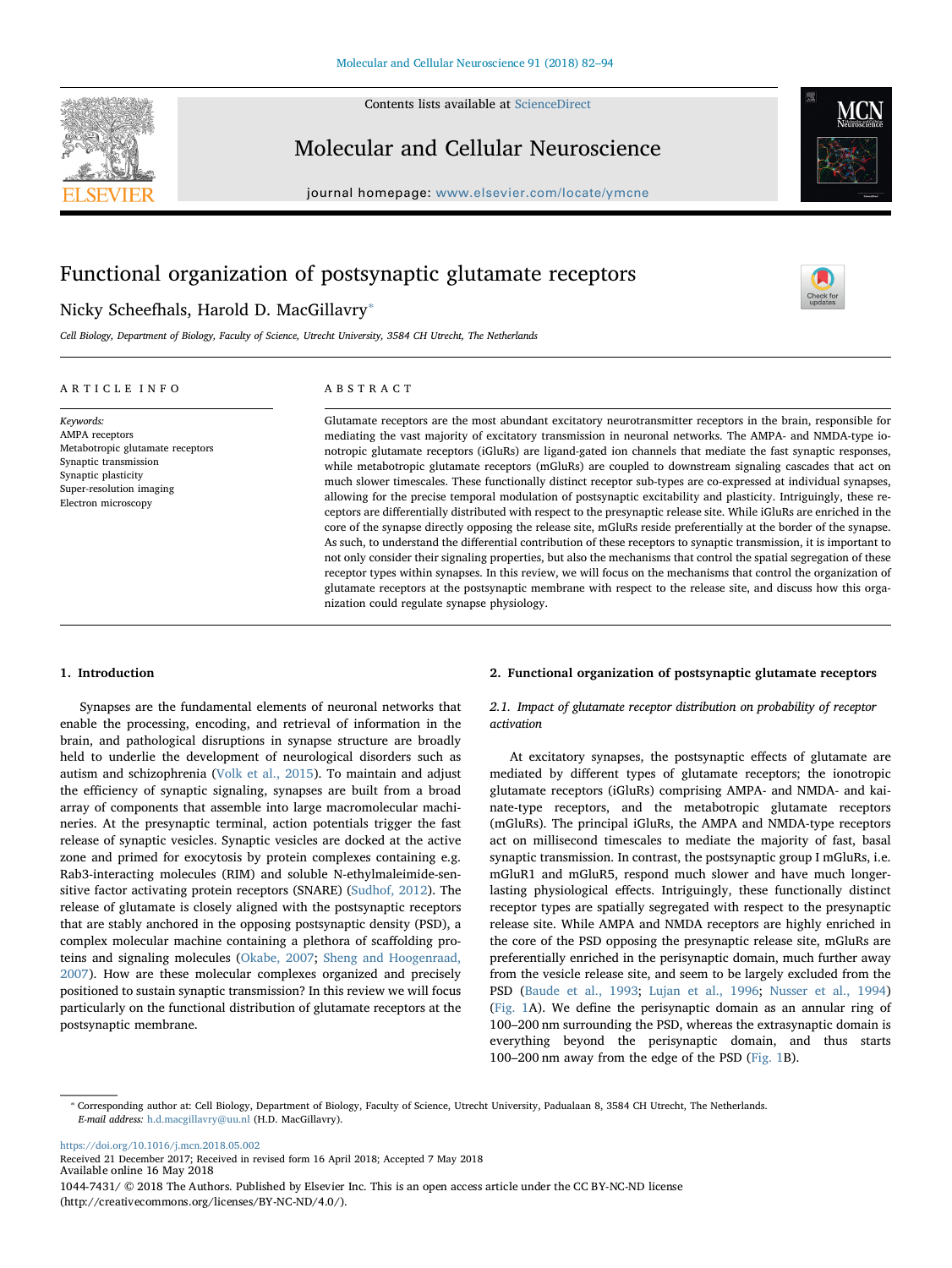<span id="page-1-0"></span>

Fig. 1. Subsynaptic segregation of glutamate receptor types at the postsynaptic membrane.

100–200 nm surrounding the PSD, and the extrasynaptic domain, everything beyond the perisynaptic domain.

(A) Side view of an excitatory synapse with an active zone (orange) at the presynaptic terminal and postsynaptic density (PSD) (blue), and perisynaptic domain (green) at the postsynaptic terminal (left). A single release event of glutamate is predicted to create a subsynaptic hotspot of maximally activated postsynaptic glutamate receptors (dark blue shaded area) aligned with the presynaptic vesicle release site. Top view of the lateral patterning of the postsynaptic membrane with a central PSD (blue) containing AMPA- (dark blue) and NMDA-type (pink) receptors, and a surrounding perisynaptic domain (green) enriched in mGluR1/5 (dark green) (right). Additionally, PSD components, most notably AMPARs, are organized in ~1–3 distinct nanodomains per synapse (dark blue shaded area). (B) Top view of an excitatory postsynapse to make a clear distinction between the PSD, on average 500–1000 nm in diameter, the perisynaptic domain, an annulus of

The spatial segregation of receptor types has important functional implications as the distinct localization with respect to the presynaptic release site is predicted to greatly impact the activation kinetics of these receptors types. As has been extensively investigated by numerous computational models that incorporate realistic features of glutamate release and synapse geometry single release events produce a very steep peak in synaptic cleft glutamate concentration, restricted to a small area (< 100 nm) for only a brief period of time (~100 μs) ([Boucher](#page-9-1) [et al., 2010;](#page-9-1) [Franks et al., 2003](#page-10-0); [Raghavachari and Lisman, 2004](#page-11-3); [Uteshev and Pennefather, 1996;](#page-12-3) [Xie et al., 1997](#page-12-4); [Xu-Friedman and](#page-12-5) [Regehr, 2004](#page-12-5)). Importantly, the affinity of AMPARs for glutamate is relatively low and the number of glutamate molecules bound to AMPAR subunits determines the open probability of the receptor [\(Rosenmund](#page-12-6) [et al., 1998\)](#page-12-6). Initially it was thought that receptor activation requires binding of at least two glutamate molecules, however recently it was proposed that in the presence of auxiliary subunits binding of a single glutamate molecule might be sufficient for receptor activation ([Coombs](#page-9-2) [et al., 2017](#page-9-2); [Greger et al., 2017\)](#page-10-1). However, binding of a single glutamate molecule was also shown to be sufficient to desensitize AMPARs ([Robert and Howe, 2003](#page-11-4)), and although the rate of AMPAR desensitization upon binding of a single glutamate molecule is similar when bound to two to four glutamate molecules, the rate of glutamate dissociation is predicted to be slower with at least two glutamate molecules bound ([Robert and Howe, 2003\)](#page-11-4). As a result of these biophysical properties, computational models predict that the probability of AMPAR opening is highest near vesicle release sites, producing local hotspots (  $< 0.03 \,\mathrm{\upmu m}^2$ ) of maximally activated AMPARs that cover only a fraction of the total PSD area (~25% of an average PSD in a CA1 synapse) ([Franks et al., 2003;](#page-10-0) [Raghavachari and Lisman, 2004\)](#page-11-3). Importantly, this suggests that not the absolute number, but the density of AMPARs with respect to the presynaptic release site determines the size of the synaptic response. Similarly, although to a lesser extent, the activation probability of NMDARs is also location-dependent. Even though NMDARs have a higher affinity for glutamate and desensitize slower than AMPARs [\(Erreger et al., 2005](#page-10-2)), the slow binding rate puts a considerable limit on the opening probability of NMDARs during the short-lived glutamate peak. This is particularly significant for GluN2Bcontaining NMDARs that are three times more likely to become activated when directly opposing the release site than when displaced > 200 nm. In contrast, the activation probability of GluN2A-containing receptors falls below 50% only when displaced > 300 nm from the release site ([Santucci and Raghavachari, 2008\)](#page-12-7). Indeed, receptor nonsaturation has been demonstrated experimentally at different types of synapses, where increasing presynaptic release or focal application of

exogenous glutamate resulted in larger amplitude responses [\(Liu et al.,](#page-11-5) [1999;](#page-11-5) [McAllister and Stevens, 2000](#page-11-6); [Pankratov and Krishtal, 2003\)](#page-11-7).

Even further displaced from the release site are the mGluRs, located at the perisynaptic domain surrounding the PSD, strongly constraining the activation probability of these receptors. The binding affinity of group I mGluRs for glutamate is comparable to AMPARs as measured in heterologous systems ([Conn and Pin, 1997](#page-9-3); [Traynelis et al., 2010\)](#page-12-8), and although one glutamate molecule is sufficient to activate mGluR5 dimers, occupation of both subunits is required for optimal activation (Kniazeff [et al., 2004;](#page-11-8) [Niswender and Conn, 2010](#page-11-9)). Thus, these biophysical properties predict that the low concentration of glutamate at the periphery of the synapse during single release events limits mGluR activation. Moreover, glutamate transporters co-localizing with mGluRs at the perisynaptic domain [\(Dehnes et al., 1998](#page-10-3); [He et al., 2000\)](#page-10-4) compete for the residual glutamate that diffuses out of the synaptic cleft, which further enhances the rapid uptake of glutamate, and thereby virtually eliminating the probability of mGluRs to sense glutamate during single release events ([Brasnjo and Otis, 2001\)](#page-9-4). Functionally this would imply that mGluRs only respond when cleft glutamate concentration builds up such that it "spills over" to the perisynaptic domain, for instance during sustained high-frequency synaptic stimulation. Consistently, the activation kinetics of group I mGluRs are very fast  $( $10 \text{ ms}$ ),$  and the deactivation time is slow (~50 ms) ([Marcaggi et al., 2009](#page-11-10); [Rondard and Pin, 2015](#page-11-11)). Thus, also the intrinsic kinetic profile of mGluRs predicts that these receptors function as integrators of activity and are sensitive to high-frequency (> 20 Hz) pulses of release [\(Greget et al., 2011;](#page-10-5) [Marcaggi et al., 2009](#page-11-10)). Indeed, at cerebellar synapses, trains of stimuli with a minimal frequency of 20 Hz are required to elicit mGluR1-mediated excitatory postsynaptic currents (EPSCs) ([Tempia et al., 1998\)](#page-12-9).

Taken together, the nanoscale segregation of glutamate receptor subtypes differentially determines their activation probabilities, providing synapses with a powerful means to encode synaptic activity patterns. In the following, we will present an overview of the literature on the molecular organization of excitatory synapses, focusing in particular on the subsynaptic distribution of glutamate receptors at the postsynaptic membrane, and explore the potential physiological consequences of this organization and mechanisms that could control the entry and distribution of receptors in the synapse.

#### 2.2. Subsynaptic segregation of glutamate receptor types

The activation of the distinct receptor subtypes and their contribution to synaptic transmission is controlled by their lateral distribution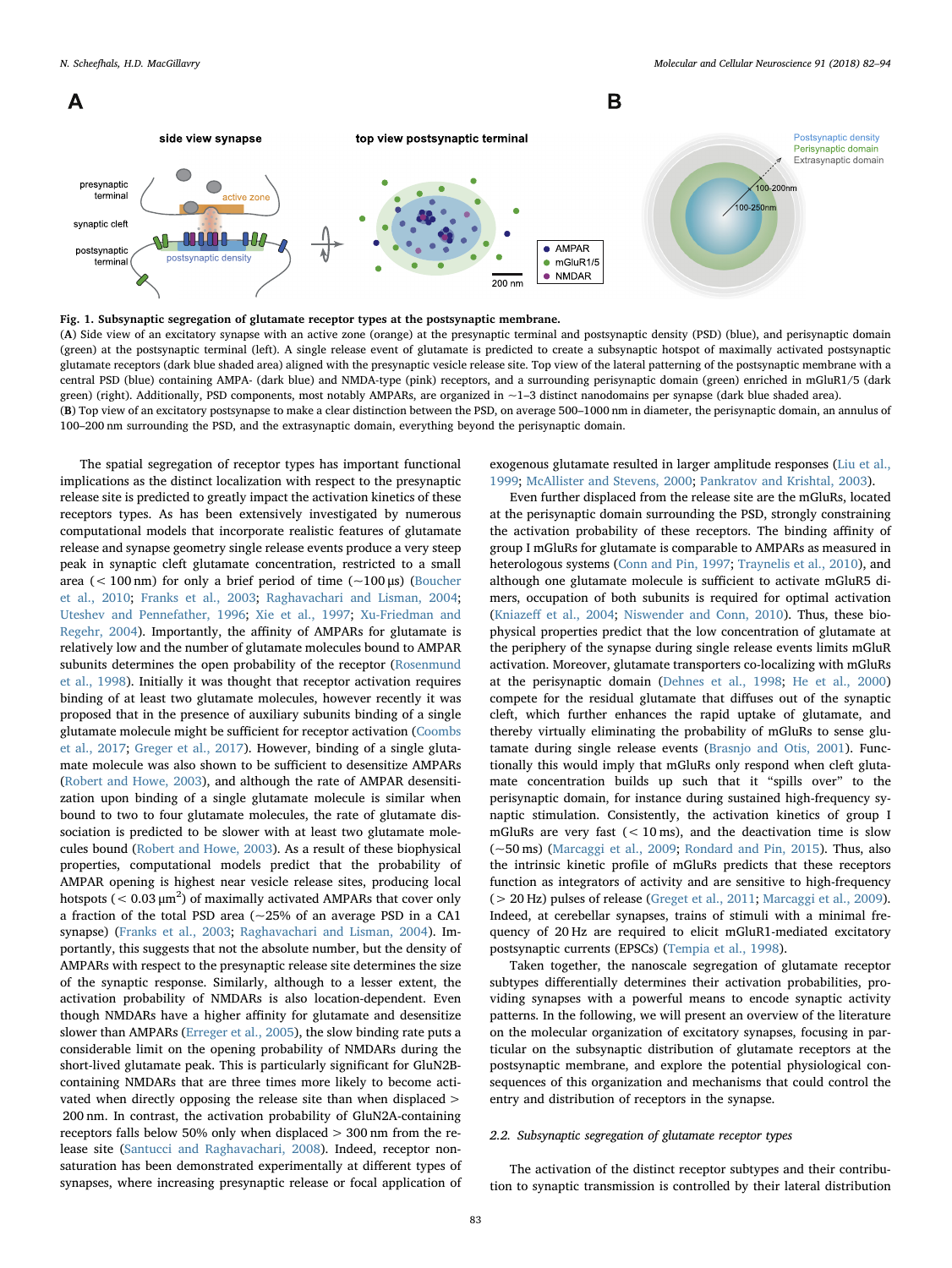across the postsynaptic membrane. To better understand the functional organization of glutamate receptors at excitatory synapses, we will first discuss the distinct distribution patterns of the different postsynaptic glutamate receptors in relation to the presynaptic release site. Although glutamatergic synapses can vary tremendously in their structural, molecular and functional properties, we mainly focus on mature hippocampal excitatory synapses which have been most extensively studied in the context of the functional organization of glutamate receptors.

AMPARs are concentrated at the PSD opposing the presynaptic vesicle release site to ensure fast and efficient synaptic transmission ([Fig. 1A](#page-1-0)). Measuring the subsynaptic distribution of receptors has been challenging owing to the limited resolution of conventional light microscopy. Electron microscopy (EM) immunogold labeling techniques provide the highest achievable resolution and have been instrumental in precisely determining receptor distribution at synapses. At neocortical synapses, AMPAR localization was found preferentially at the edge of the PSD ([Bernard et al., 1997;](#page-9-5) [Kharazia and Weinberg, 1997\)](#page-10-6), but generally AMPARs can be found anywhere in the PSD ([Chen et al.,](#page-9-6) [2008;](#page-9-6) [Dani et al., 2010;](#page-10-7) [Masugi-Tokita et al., 2007](#page-11-12); [Somogyi et al.,](#page-12-10) [1998;](#page-12-10) [Tang et al., 2016;](#page-12-11) [Tarusawa et al., 2009\)](#page-12-12), varying greatly between synapses and synapse types ([MacGillavry et al., 2011\)](#page-11-13). Also, variations in distribution between different AMPAR subtypes have been suggested. AMPARs form hetero-tetrameric complexes composed of different combinations of four subunits, i.e. GluA1–4. In the adult hippocampus, the most prevalent combinations are GluA1/2 and GluA2/3 heteromers, as well as GluA1 homomers [\(Lu et al., 2009](#page-11-14); [Wenthold et al., 1996](#page-12-13)). At hippocampal synapses, GluA1 tends to localize more towards the edge of the PSD, whereas GluA3 localizes significantly more central [\(Jacob and Weinberg, 2015\)](#page-10-8). Peripheral localization of GluA1 was most prominent at small synapses, whereas at larger synapses GluA1 was localized more central, similar to GluA3 ([Jacob and Weinberg, 2015](#page-10-8)). Super-resolution studies on individual synapses have corroborated the notion of receptor hotspots, demonstrating that AMPARs form distinct subsynaptic regions of high molecular density, of around 70 to 80 nm in diameter, hereinafter referred to as nanodomains [\(MacGillavry et al., 2013](#page-11-15); [Nair et al., 2013;](#page-11-16) [Tarusawa](#page-12-12) [et al., 2009](#page-12-12)). Most synapses were shown to contain one to three distinct nanodomains, each consisting of around 20 receptors ([MacGillavry](#page-11-15) [et al., 2013;](#page-11-15) [Nair et al., 2013;](#page-11-16) [Tang et al., 2016\)](#page-12-11). Importantly, this heterogeneous organization was found to extend to presynaptic sites where key proteins involved in vesicle docking and priming, such as RIM1/2, also form distinct nanodomains within the presynaptic active zone that marked sites of preferred vesicle release. Additionally, these presynaptic nanodomains are spatially aligned with postsynaptic AMPAR nanodomains, forming a trans-synaptic molecular 'nanocolumn' (Biederer [et al., 2017;](#page-9-7) [Tang et al., 2016](#page-12-11)). This striking level of subsynaptic molecular organization provides a simple, but powerful mechanism to efficiently modulate the efficiency of synaptic transmission.

Like AMPARs, NMDARs are preferentially enriched at the PSD, but tend to localize more towards the center of the PSD ([Chen et al., 2008](#page-9-6); [Kharazia and Weinberg, 1997](#page-10-6); [Perez-Otano et al., 2006;](#page-11-17) [Racca et al.,](#page-11-18) [2000\)](#page-11-18), potentially accompanied with reduced AMPAR densities ([Chen](#page-9-6) [et al., 2008](#page-9-6)). Functionally this is intriguing and might entail that the generally more central NMDARs allow the AMPARs to turn over quickly at the periphery of the PSD, accounting for dynamic modulation of synaptic transmission as suggested by mathematical models [\(Freche](#page-10-9) [et al., 2011\)](#page-10-9). However, this pattern is not universal among all synapses and synapse types. Clear clustered subsynaptic distributions of NMDARs, comparable to AMPAR nanodomains ([Jezequel et al., 2017](#page-10-10); [MacGillavry et al., 2013](#page-11-15)), have been found at the center of the PSD ([Chen et al., 2008\)](#page-9-6), or either in central or peripheral regions of the PSD ([Dani et al., 2010](#page-10-7); [Perez-Otano et al., 2006\)](#page-11-17). Whether GluN2A- and GluN2B-containing receptors distribute differentially remains to be studied. In conclusion, both AMPARs and NMDARs are organized in higher density nanodomains within the PSD that may serve to optimize

the open probability of these receptors by alignment with the presynaptic release site.

In stark contrast to AMPA and NMDA receptors, postsynaptic group I mGluRs (mGluR1/5) seem to be largely excluded from the PSD, but accumulate in the perisynaptic domain surrounding the PSD ([Baude](#page-9-0) [et al., 1993;](#page-9-0) [Lujan et al., 1996](#page-11-1); [Nusser et al., 1994](#page-11-2)) [\(Fig. 1A](#page-1-0)). Quantifications of immunogold labeling clearly demonstrate that the levels of mGluR1/5 significantly peak at the edge of the PSD (within 60 nm), but decrease further away from the PSD, reaching a uniform labeling density at the extrasynaptic dendritic membrane ([Lujan et al., 1996\)](#page-11-1). A more recent super-resolution study confirmed the perisynaptic accumulation of mGluR5 co-localizing with Norbin [\(Westin et al., 2014\)](#page-12-14), a neuron-specific protein that interacts with and regulates the signaling properties of mGluR5 [\(Wang et al., 2009](#page-12-15)). Also, single-molecule tracking studies corroborate that a large fraction of the total mGluR5 pool is extrasynaptic and highly mobile ([Aloisi et al., 2017;](#page-9-8) [Renner](#page-11-19) [et al., 2010;](#page-11-19) [Sergé et al., 2002\)](#page-12-16), but a small fraction can become reversibly immobilized at synaptic Homer clusters (~8%) ([Aloisi et al.,](#page-9-8) [2017;](#page-9-8) [Renner et al., 2010;](#page-11-19) [Sergé et al., 2002\)](#page-12-16).

It is unknown whether mGluRs are distributed homogeneously throughout the perisynaptic domain, or are mGluRs perhaps enriched in local, perisynaptic nanodomains? Although speculative, such a nonrandom organization of mGluRs in nanodomains would aid in facilitating downstream signaling processes. It is becoming increasingly clear that clustering of receptors and their effectors in signaling platforms, or signalosomes, contributes to the efficacy and fidelity of signal transduction ([Kasai and Kusumi, 2014](#page-10-11)). Many G-protein coupled receptors (GPCRs), including group I mGluRs ([Francesconi et al., 2009](#page-10-12); [Kumari et al., 2013](#page-11-20)), have been found to localize in insoluble membrane domains, or lipid rafts, using biochemical approaches ([Insel et al.,](#page-10-13) [2005;](#page-10-13) [Pontier et al., 2008\)](#page-11-21). Such a local accumulation of receptor complexes could provide a platform for highly efficient and localized signal transduction, even when receptors and effectors are present at low numbers ([Kusumi et al., 2012\)](#page-11-22). A recent single-molecule tracking study confirmed the presence of GPCR signalosomes at the plasma membrane of non-neuronal cells. Using the  $\alpha_{2A}$ -adrenergic receptor as a prototypical GPCR, this study found that receptors were confined at hotspots where they preferentially interacted with their cognate Gprotein complexes [\(Sungkaworn et al., 2017\)](#page-12-17). Thus, perhaps mGluRs are also organized in functional nanodomains together with its G-proteins and likely other signaling molecules. Indeed, immuno-labeling EM studies found that components of the mGluR signaling complex, including Gq-protein alpha subunits and phospholipase C beta (PLCb), are also localized in the perisynaptic domain ([Nakamura et al., 2004](#page-11-23); [Tanaka et al., 2000](#page-12-18)). The perisynaptic domain also contains components of the endocytic apparatus forming a stable endocytic zone (EZ) that is tightly linked to the PSD via specific protein-protein interactions ([Blanpied et al., 2002, 2003;](#page-9-9) [Lu et al., 2007\)](#page-11-24). The EZ functions to locally internalize synaptic receptors, and acts as a mechanism for local retention of receptors for fast exchange between the synaptic and extrasynaptic receptor pool ([Lu et al., 2007](#page-11-24); [Petrini et al., 2009](#page-11-25)). The close co-localization of the EZ and the perisynaptic mGluRs might facilitate the fast desensitization and local turn-over of receptors after activation to rapidly and dynamically respond to high-frequency inputs.

# 3. Downstream effects of glutamate receptor positioning

# 3.1. Regulation of synaptic transmission by subsynaptic AMPA receptor organization

The enrichment of AMPARs in nanodomains aligned with the presynaptic release site suggests that this subsynaptic pool of receptors contributes the most to synaptic responses, while receptors outside of nanodomains contribute only little. Computationally, this can be addressed systematically ([MacGillavry et al., 2013;](#page-11-15) [Nair et al., 2013;](#page-11-16) [Tang](#page-12-11) [et al., 2016](#page-12-11)), but experimentally it is highly challenging to specifically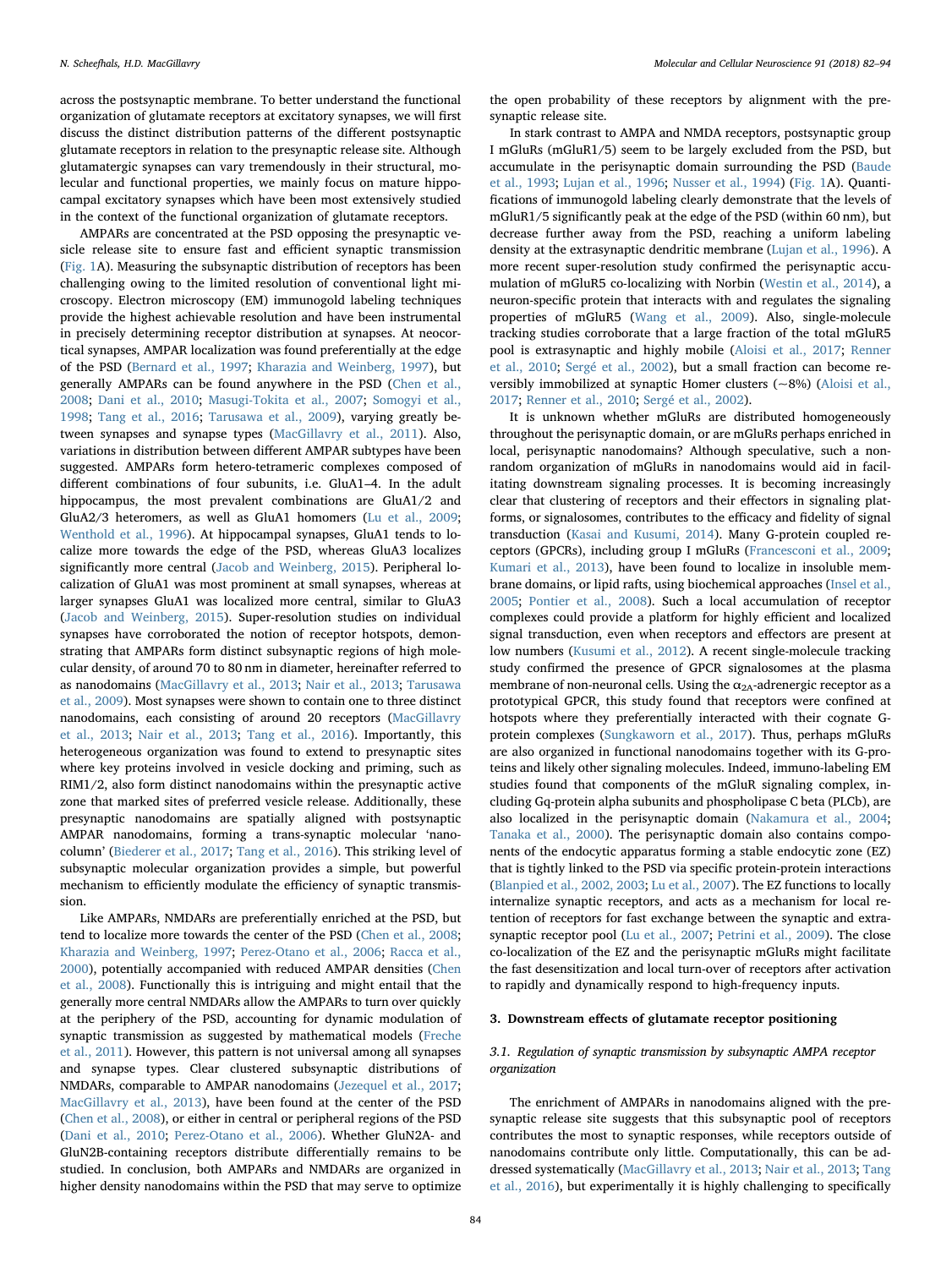measure the contribution of receptors enriched in nanodomains. Nevertheless, as we will discuss here, the subsynaptic organization of AMPARs in nanodomains is predicted to influence both basal and plasticity-regulated synaptic transmission.

Important in this respect is the recent demonstration that spontaneous release events are distributed over a much larger area of the active zone than evoked synaptic responses [\(Tang et al., 2016\)](#page-12-11), consistent with earlier suggestions that spontaneous and evoked release are mechanistically distinct events ([Kavalali, 2015\)](#page-10-14). Additionally, in contrast to spontaneous events, evoked vesicle fusion events were found to preferentially take place at subsynaptic hotspots marked by RIM1/2, that were transsynaptically aligned with postsynaptic nanodomains ([Tang et al., 2016\)](#page-12-11). Thus, evoked release is more likely to activate the receptors that are enriched in nanodomains, while spontaneous quantal events are likely to probe a larger fraction of the postsynaptic pool of receptors, including areas that are less dense in receptors. One prediction from this organization is that the variance in the peak amplitude of evoked EPSCs is much smaller than of mEPSCs [\(MacGillavry et al.,](#page-11-15) [2013\)](#page-11-15), which has indeed been confirmed experimentally ([Freche et al.,](#page-10-9) [2011\)](#page-10-9). Alignment of presynaptic release with postsynaptic nanodomains thus gives rise to more reliable synaptic transmission [\(Fig. 2\)](#page-3-0).

How could changes in postsynaptic nanodomain organization affect synaptic responses? Since evoked release events are spatially aligned with postsynaptic nanodomains, evoked EPSCs are likely more directly influenced by changes in receptor organization than spontaneous events. As such, an increase in the number of postsynaptic receptor nanodomains is predicted to decrease the failure rate of evoked responses [\(Fig. 2](#page-3-0)B), while an increase in nanodomain content (i.e. more receptors per nanodomain) would increase the amplitude of evoked responses [\(Fig. 2](#page-3-0)C).

Given that spontaneous release events seem to take place at random positions, not preferentially aligned with postsynaptic nanodomains, changes in nanodomain organization are probably less directly

associated with changes in mEPSCs. Nevertheless, computational simulations suggest that the amplitude of mEPSCs is highly dependent on the location relative to the receptor nanodomain, such that release events on non-clustered regions of the synapse are predicted to produce very modest, and likely undetectable mEPSCs and that most of the recorded mEPSCs reflect "on-cluster" events [\(MacGillavry et al., 2013](#page-11-15); [Nair et al., 2013\)](#page-11-16). Thus, similar as for evoked responses, changes in nanodomain content are predicted to alter mEPSC amplitude [\(Fig. 2](#page-3-0)C). More speculative, one could predict that because spontaneous events 'probe' a larger fraction of the postsynaptic membrane, a change in the number of nanodomains per synapse, increases the probability that a spontaneous event activates receptors, and could be measured as a change in mEPSC frequency [\(Fig. 2B](#page-3-0)). Thus, while a change in mEPSC frequency is generally interpreted as a change in presynaptic function or in the number of synaptic connections, perhaps it could also be interpreted as a change in the functional organization of postsynaptic receptors. For instance, the genetic removal of individual GluA2-containing AMPA receptors significantly reduced mEPSC frequency, but not amplitude, even though both the total number of synapses and measures of presynaptic function are not affected in ([Lu et al., 2009](#page-11-14)). This might suggest that in the remaining fraction of functional synapses, GluA2-lacking AMPA receptors are still capable of populating subsynaptic nanodomains that can produce similar response amplitudes as normal synapses. It would be of interest to investigate how the subunit composition and levels of AMPARs at individual synapses is related to the molecular organization of synapses.

In a recent study, GluA1-containing AMPA receptors were selectively recruited to the PSD by an elegant optogenetic approach. Using this recruitment assay, it was shown that adding GluA1-containing AMPA receptors to existing synapses significantly increased synaptic responses as measured by evoked EPSCs, glutamate uncaging, and mEPSC frequency, but did not affect the amplitude of mEPSCs ([Sinnen](#page-12-19) [et al., 2017\)](#page-12-19). These experiments thus indicate that the global addition of

<span id="page-3-0"></span>

# Fig. 2. Physiological implications of AMPAR organization.

(A) Overview of AMPAR organization in distinct nanodomains, aligned with the presynaptic release site in side view (top), top view (middle) and the hypothetical mEPSC trace (bottom), that is maintained throughout this figure. (B) An increase in the number of nanodomains per synapse is likely to increase the probability that a spontaneous event activates receptors, and could be measured as a decrease in the failure rate of evoked responses (eEPSCs), or an increase in mEPSC frequency. (C) An increase in the number of receptors in a nanodomain aligned with the presynaptic site of vesicle release is predicted to enhance synaptic transmission, which could be measured as an increase in the amplitude of eEPSCs or mEPSCs.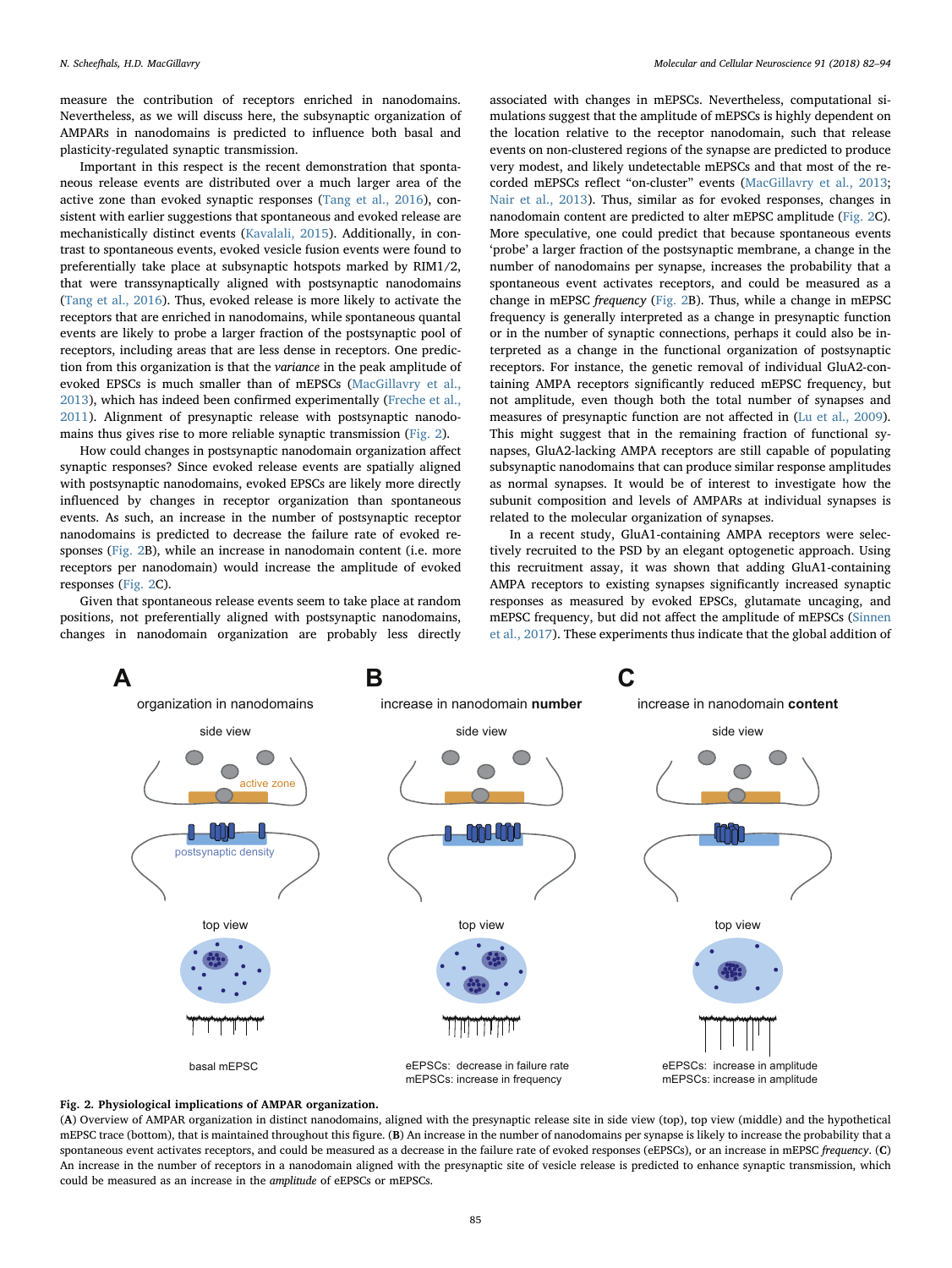receptors to a synapse does not necessarily increase quantal amplitude, and confirm predictions that adding receptors specifically to nanodomains aligned with presynaptic sites of vesicle release is required to enhance synaptic transmission [\(Liu et al., 2017\)](#page-11-26). Also, it could indicate that the number of receptor slots in a nanodomain is limited, and is in most cases saturated, such that it cannot be further increased. Thus, it will be important to dissect the mechanisms that specifically control the integration of receptors in nanodomains after these receptors entered the synaptic membrane.

While the role of GluA1/2 receptors in synaptic transmission has been vigorously investigated, the contribution of GluA3 to synaptic transmission has long been regarded as non-essential. The deletion of GluA3-subunits has minimal effects on synaptic currents [\(Lu et al.,](#page-11-14) [2009\)](#page-11-14), and does not prevent the induction of long-term potentiation (LTP) and depression (LTD) ([Meng et al., 2003;](#page-11-27) [Reinders et al., 2016](#page-11-28)). However, recent studies on slice preparations from cerebellum ([Gutierrez-Castellanos et al., 2017](#page-10-15)), and hippocampus [\(Renner et al.,](#page-11-29) [2017\)](#page-11-29) found that synaptic potentiation by increasing cyclic-AMP (cAMP) levels was completely abolished in GluA3 knock-out (KO) mice. It was furthermore shown that cAMP-mediated potentiation increased the open-channel probability of GluA3-containing AMPA receptors, thereby enhancing their contribution to the synaptic response. Thus, GluA3-containing AMPA receptors might form a distinct subpopulation of 'silent' AMPARs that become activated by modulatory inputs that activate cAMP signaling pathways. Interestingly, potentiation by cAMP had a drastic effect on mEPSC frequency, but no alterations in presynaptic function were observed, suggesting that the number of functional postsynaptic nanodomains was increased, or that the increased contribution of GluA3-containing AMPA receptors in pre-existing nanodomains 'unsilenced' these domains. In this respect it is interesting to note that ectopic expression of GluA3 can depress synaptic responses ([Shi et al., 2001](#page-12-20)). Perhaps that these ectopically expressed, silent GluA3-containing AMPA receptors, exchange with AMPA receptors present in nanodomains, effectively silencing these receptor domains.

The strength of synaptic transmission is highly regulated by changes in synaptic activity patterns, and the dynamic trafficking of AMPARs to and from synapses underlies the expression of LTP and LTD ([Huganir](#page-10-16) [and Nicoll, 2013\)](#page-10-16). Following on the discussion above, it is attractive to speculate that specifically altering the number or composition of nanodomains, or transsynaptic "modules" ([Liu et al., 2017](#page-11-26)), underlies the expression of long-term plasticity. Consistent with this idea it was found that activity-induced potentiation of synapses involves an increase in the spatial alignment with presynaptic domains ([Tang et al., 2016](#page-12-11)). It will be of great interest to further investigate how exactly synaptic potentiation affects postsynaptic receptor organization, and to test whether this involves an increase in the number of nanodomains, the number of receptors within nanodomains, an increase in effective alignment with the presynaptic release machinery, or a combination of these processes.

# 3.2. Modulation of synaptic transmission and plasticity by perisynaptic mGluRs

At the postsynaptic membrane, group I mGluRs are spatially segregated from the synaptic iGluRs in the PSD, at considerable distance from the hotspot of glutamate release ([Fig. 1A](#page-1-0)). Nevertheless, the activity of synaptic mGluRs has been shown to modulate synaptic transmission and several forms of plasticity, and disruption of mGluR function has been implicated in neurological diseases, most notably Fragile X syndrome, the most common form of inherited intellectual disability ([Bear et al., 2004;](#page-9-10) [Lüscher and Huber, 2010](#page-11-30)). Group I mGluRs are GPCRs and can trigger a wide variety of effector systems. Group I mGluRs are canonically linked to  $G_{\alpha\alpha/11}$  -proteins which activate PLC. PLC in turn, hydrolyzes the phospholipid PIP2 (phosphatidylinositol 4,5-bisphosphate) to form diacylglycerol (DAG) and the soluble secondmessenger IP3 (inositol tris-phosphate). IP3 activates IP3 receptors on

the endoplasmic reticulum (ER) triggering the release of  $Ca^{2+}$  from internal stores, which, together with DAG, activates protein kinase C (PKC) ([Niswender and Conn, 2010\)](#page-11-9). As a result of these signaling events, mGluR activity generally increases postsynaptic excitability through the modulation of several ion channels such as calcium-dependent and independent cationic channels, HCN channels, smallconductance  $K^+$  (SK) channels, and the regulation of NMDAR currents ([Anwyl, 1999](#page-9-11); [Fitzjohn et al., 1996](#page-10-17); [Heidinger et al., 2002\)](#page-10-18).

On longer time scales, the activity of mGluRs has been implicated in several forms of plasticity. Numerous studies have confirmed that mGluR5 is involved in the induction and expression of LTP, as shown by pharmacological blockade in vitro and in vivo [\(Balschun and Wetzel,](#page-9-12) [2002;](#page-9-12) [Bashir et al., 1993a;](#page-9-13) [Bortolotto et al., 1994;](#page-9-14) [Francesconi et al.,](#page-10-19) [2004;](#page-10-19) [Neyman and Manahan-Vaughan, 2008](#page-11-31)), and by genetic deletion ([Jia et al., 1998;](#page-10-20) [Lu et al., 1997](#page-11-32)). These effects seem to reflect a metaplastic effect in which prior activation of mGluRs primes the induction of subsequent LTP by increasing the excitability ([Cohen et al.,](#page-9-15) [1999;](#page-9-15) [Cohen et al., 1998\)](#page-9-16), and even prolongs the expression of LTP by inducing local protein synthesis [\(Raymond et al., 2000\)](#page-11-33). On the other hand, selective activation of group I mGluRs, or low-frequency synaptic stimulation, is sufficient to induce a form of synaptic depression that is independent of NMDARs, termed mGluR-LTD [\(Bashir et al., 1993b](#page-9-17); [Lüscher and Huber, 2010;](#page-11-30) [Palmer et al., 1997](#page-11-34)). Unlike NMDAR-dependent depression, this form of LTD involves the protein synthesisdependent endocytosis of AMPARs ([Huber et al., 2000](#page-10-21); [Snyder et al.,](#page-12-21) [2001;](#page-12-21) [Waung and Huber, 2009](#page-12-22)).

The contribution of mGluRs to synaptic signaling and plasticity is likely to be not equal at all synapses. Using two-photon imaging of calcium transients in response to glutamate uncaging it was observed that these responses had much larger amplitudes in spines that contained a prominent ER structure [\(Holbro et al., 2009](#page-10-22)). Intriguingly, lowfrequency stimulation of these ER-containing spines induced a longlasting, mGluR-dependent depression of synaptic responses, while ERlacking spines did not respond to this stimulus. This would suggest that mGluR activity is most prominent in a subset of spines that contain an ER. Interesting in this regard is that in the hippocampal CA1 region, the reported values of spines containing an ER has been variable (20–70%) ([Holbro et al., 2009](#page-10-22); [Ng et al., 2014;](#page-11-35) [Spacek and Harris, 1997](#page-12-23)), but considerably lower than in Purkinje neurons in the cerebellum, where virtually all spines contain an ER ([Harris and Stevens, 1988](#page-10-23); [Wagner](#page-12-24) [et al., 2011](#page-12-24)) and mGluR1-mediated signaling has a prominent role in synaptic transmission and plasticity. Interestingly in this respect is that mGluR activation itself can regulate ER complexity in dendrites [\(Cui-](#page-10-24)[Wang et al., 2012\)](#page-10-24), indicating that the activity of mGluRs and the ER are tightly coupled. Also, mGluR-mediated EPSCs, and mGluR-LTD could not be induced in directly coupled CA3-CA1 synapses, but was only apparent after activation of several  $(> 7)$  inputs on a single CA1 neuron ([Fan et al., 2010](#page-10-25)), additionally suggesting that mGluR-mediated responses can only be triggered in a subset of spines. Together, these results suggest that only in a subset of synapses, mGluRs are functionally coupled to the ER to effectively modulate synaptic transmission. This would imply that ER-containing synapses carry most of the excitatory drive, and it will be important to determine how mGluRs functionally interact with the receptors in the core of the PSD, but also with compartments in the spines, such as the ER and spine apparatus. In conclusion, mGluRs can be regarded as sensors of synaptic activity providing critical feedback control, effectively gating the excitatory flow in neuronal networks.

# 4. Mechanisms underlying the subsynaptic positioning of glutamate receptors

#### 4.1. Regulation of synaptic entry and retention of glutamate receptors

The distribution of glutamate receptors at synapses is highly heterogeneous, with a refined level of organization that has direct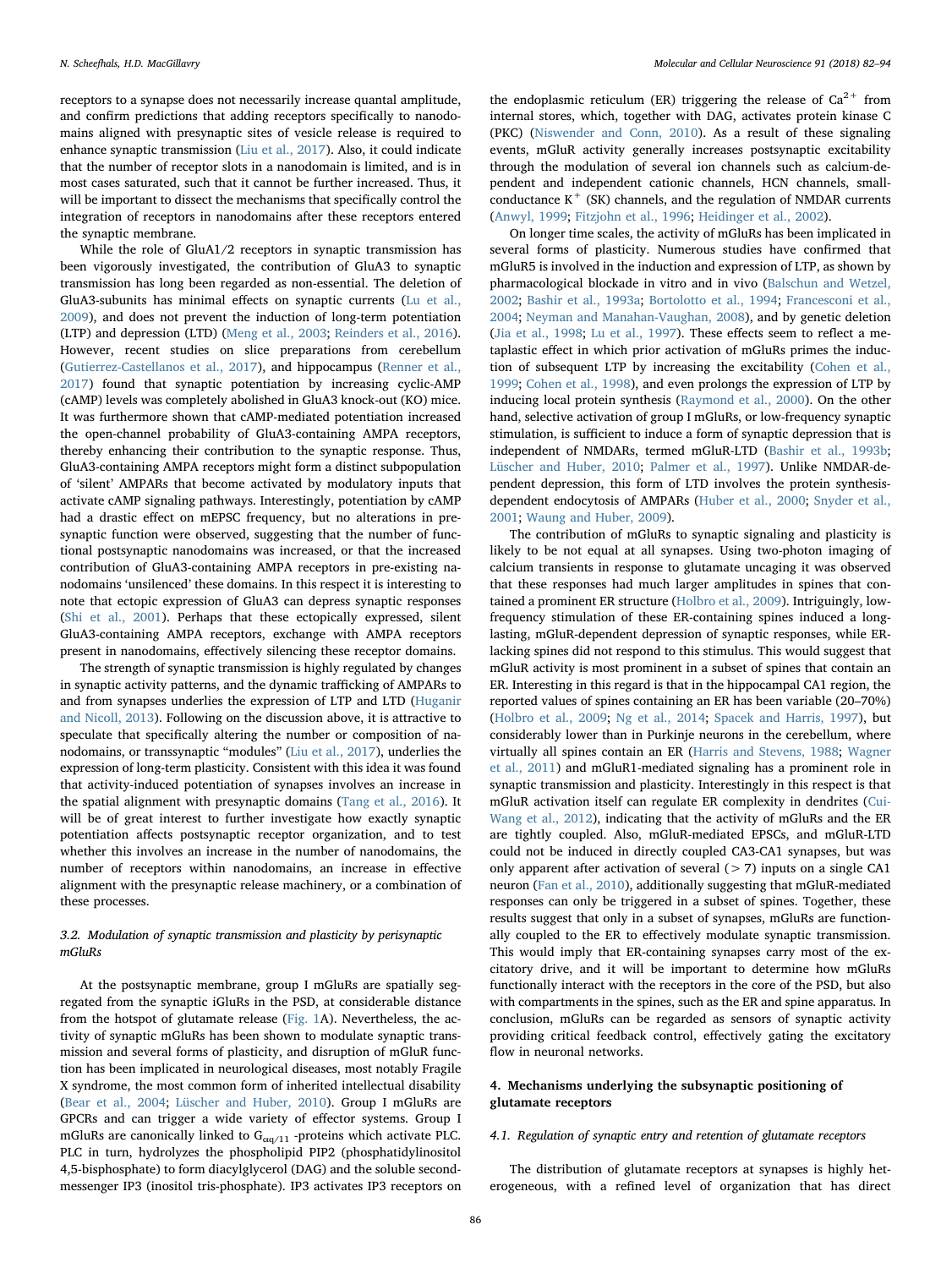<span id="page-5-0"></span>

# **B**

**AMPAR and mGluR1/5 receptor topology**



# Fig. 3. Mechanisms underlying the dynamic positioning of glutamate receptors.

(A) Side view of a synapse showing the subsynaptic distribution of the AMPA-, NMDA- and mGluR1/5-type receptors established by mechanisms regulating the synaptic entry and retention of these glutamate receptor types. The zoom of the synapse in side view reveals possible mechanisms underlying the distinct subsynaptic positioning of the glutamate receptor types; transient retention of glutamate receptors via intracellular interactions with scaffolding proteins and extracellular interactions with synaptic cleft proteins, and steric hindrance due to molecular crowding of the different synaptic components and cytoskeletal hindrance at the border of the PSD. (B) Side view of the tetrameric AMPAR (blue) in complex with Stargazin (magenta) based on ([Greger et al., 2017](#page-10-1)) (left), and dimeric mGluR1/5 coupled to its cognate G<sub>q</sub>-proteins (green) based on [\(Nishimura et al., 2010\)](#page-11-38) (right). This figure shows the Y-shaped GluA2 homomer ([Greger et al., 2017\)](#page-10-1) and the closed-closed resting conformation of an mGluR dimer ([Muto et al., 2007\)](#page-11-39). Models are approached to scale.

consequences for synaptic physiology. What underlies the entry of receptors into the PSD before they become stably anchored? Also, what mechanisms retain and position receptors once they entered the PSD? The trafficking of receptors into and away from the synaptic membrane is a highly regulated and dynamic process, and underlies the activitydependent modulation of synaptic strength ([Huganir and Nicoll, 2013](#page-10-16); [Kessels and Malinow, 2009](#page-10-26)). The level of receptors expressed at the synaptic membrane is governed by a series of vesicular trafficking steps and exocytosis of receptors from intracellular compartments ([Kennedy](#page-10-27) [and Ehlers, 2011](#page-10-27); [van der Sluijs and Hoogenraad, 2011](#page-12-25); [Wu et al.,](#page-12-26) [2017\)](#page-12-26), but lateral diffusion of receptors is the key final step by which receptors are inserted in the synaptic membrane ([Makino and Malinow,](#page-11-36)

[2009;](#page-11-36) [Penn et al., 2017\)](#page-11-37) [\(Fig. 3](#page-5-0)A). Synaptic entry of receptors seems to be tightly regulated at the border of the PSD with specific receptors being selected by mechanisms that remain largely unknown.

How does the border of the PSD discriminate between receptor types to establish the remarkable nanoscale segregation of AMPARs and mGluRs? Here we will discuss potential mechanisms that could contribute to the formation and maintenance of the dynamic distribution of glutamate receptors at the synapse. To control receptor entry the PSD might act as a 'gate keeper' selecting receptors for entry based on specific properties, perhaps in an activity-regulated manner. Thus, we will make the distinction between processes that control the entry of receptors into the synapse, and processes that control the anchoring and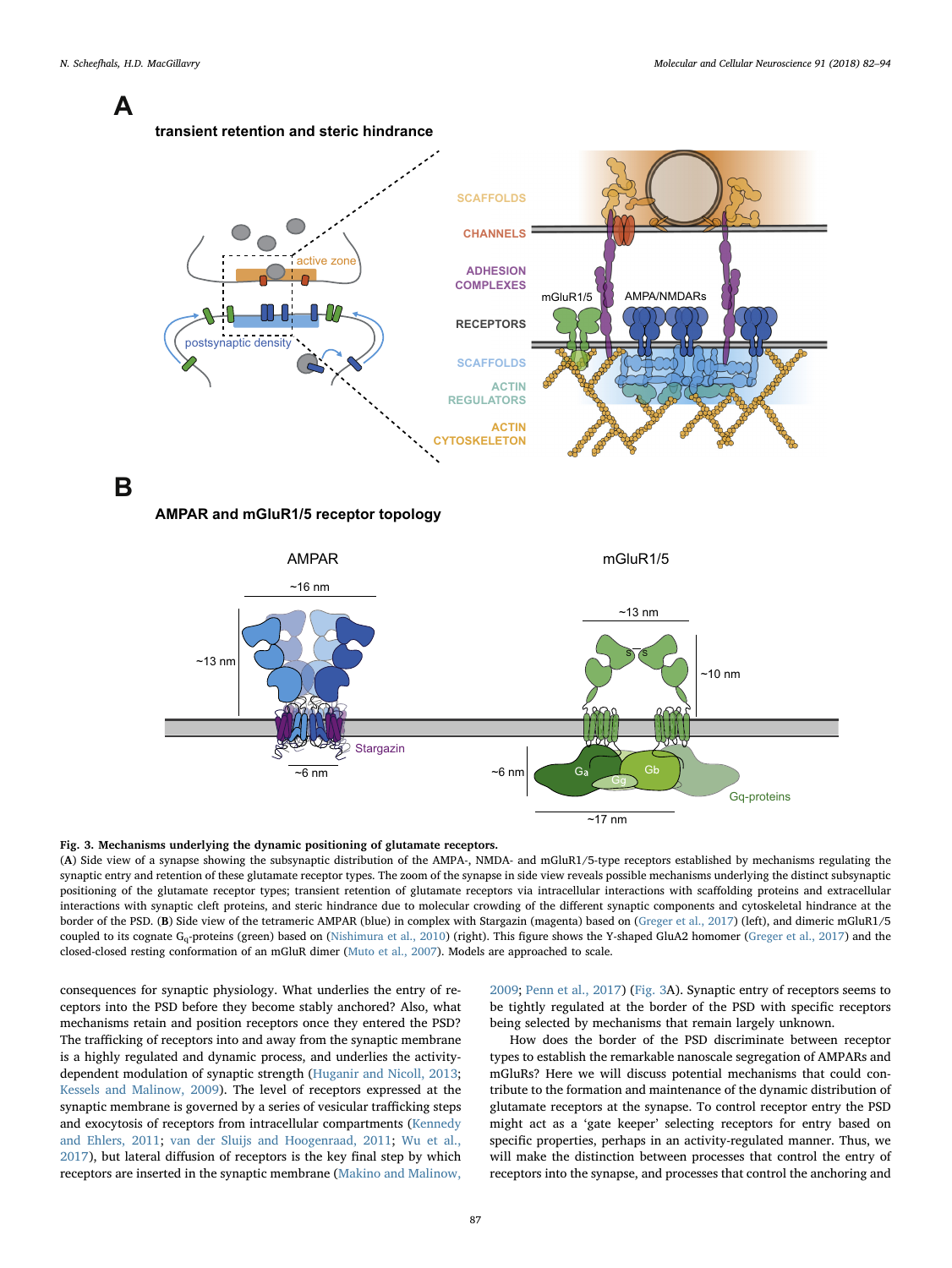positioning of receptors at distinct locations within the postsynaptic membrane (i.e. within or outside of subsynaptic nanodomains). Making this distinction might be important to understand and delineate processes that specifically control the (activity-induced) changes in the number of synaptic components, and processes that structurally (re-) organize the synapse or partition it into distinct nanodomains. We will specifically discuss the relative contribution of interactions of receptors with intracellular and extracellular protein complexes, steric hindrance due to molecular crowding, and cytoskeletal hindrance to the entry and retention of receptors. Here we will focus on AMPARs and mGluRs to narrow the scope of this review, as the AMPARs are the predominant iGluRs and are intriguingly different in their subsynaptic positioning compared to mGluRs.

### 4.2. Intracellular interactions with scaffolding proteins

At the synapse receptors can engage in a multitude of interactions with the numerous scaffolding proteins that form the PSD just below the membrane ([Fig. 3A](#page-5-0)). Indeed, decades of research have principally focused on identifying and characterizing protein-protein interactions with intracellular scaffolding proteins [\(Okabe, 2007;](#page-11-0) [Sheng and](#page-12-2) [Hoogenraad, 2007](#page-12-2)). AMPARs can interact with scaffolding proteins via their PDZ ligand in their C-terminal domain (CTD). The GluA1 subunits have a long CTD containing a type-I PDZ ligand, whereas the GluA2/3 subunits have a short CTD with a type-II PDZ ligand. GluA1 can directly interact with the PDZ type I containing protein SAP97, whereas GluA2/ 3 can directly interact with the PDZ type II containing proteins PICK1 and GRIP/ABP [\(Anggono and Huganir, 2012](#page-9-18)). The differences in CTD have been ascribed to underlie the subunit-specific trafficking of AM-PARs [\(Malinow and Malenka, 2002\)](#page-11-40). In particular, it is broadly held that synaptic activity promotes the entry of GluA1-containing AMPA receptors, while GluA2/3 receptors can traffic constitutively to the synapse ([Hayashi et al., 2000;](#page-10-28) [Shi et al., 2001](#page-12-20)). Recent genetic studies, however, challenged this idea. It was demonstrated that removal of the GluA1 CTD, or even complete depletion of the AMPAR GluA1–3 subunits, did not prevent the induction of LTP or LTD ([Granger and Nicoll,](#page-10-29) [2014;](#page-10-29) [Granger et al., 2013](#page-10-30)). Interestingly, a more recent study in which the GluA1 and GluA2 CTD were genetically exchanged demonstrated that these tails are necessary and sufficient for plasticity-mediated receptor trafficking and hippocampal learning paradigms ([Zhou et al.,](#page-12-27) [2018\)](#page-12-27). Thus, the CTDs of AMPAR subunits can differentially control the distribution and trafficking of AMPARs in and to synapses.

SAP97, a member of the membrane-associated guanylate kinase (MAGUK) family (also including PSD-95, PSD-93 and SAP102), is a particularly interesting candidate to regulate the specific synaptic entry of GluA1 receptors, as SAP97 has been reported to concentrate at the edge of the PSD ([DeGiorgis et al., 2006;](#page-10-31) [Valtschano](#page-12-28)ff et al., 2000). Also, the two SAP97 isoforms, αSAP97 and βSAP97, were found to differentially regulate the targeting of GluA1 to the center or the periphery of the synaptic membrane respectively, as shown by dSTORM super-resolution imaging [\(Goodman et al., 2017](#page-10-32)). The palmitoylated αSAP97 isoform is stably anchored within the PSD and regulates the amount of synaptic binding sites for GluA1-containing AMPA receptors. On the other hand, the L27 domain-containing βSAP97 isoform is much more dynamic and regulates the cluster size and density of GluA1-containing AMPA receptors at the periphery of the PSD ([Regalado et al., 2006](#page-11-41); [Waites et al., 2009](#page-12-29)). The α- and βSAP97 isoforms also differentially regulate synaptic transmission, with αSAP97 increasing and βSAP97 decreasing synaptic currents ([Waites et al., 2009](#page-12-29)). Thus, the alternative splicing of the SAP97 N-terminus may be an important factor in the regulation of synaptic entry of AMPARs. Additionally, the S845 phosphorylation on the GluA1 subunit, which is a substrate of protein kinase A (PKA), has been shown to regulate the perisynaptic surface pool of GluA1 homomers, and dephosphorylation of S845 in turn removes the perisynaptic GluA1 homomers [\(He et al., 2009](#page-10-33)). Interestingly, these perisynaptic GluA1 homomers are implicated in the induction of PKA-

dependent LTP, which might involve activity-induced recruitment of perisynaptic GluA1 homomers to synaptic sites ([He et al., 2009](#page-10-33); [Park](#page-11-42) [et al., 2016\)](#page-11-42). On the other hand, genetic removal of the GluA1 PDZ ligand did not seem to affect synaptic targeting or CA1 hippocampal LTP [\(Kim et al., 2005](#page-10-34)), and the exact contribution of the GluA1 CTD and interaction with SAP97 isoforms to synaptic entry remains to be elucidated.

Once in the synapse, what scaffolding proteins could control the subsynaptic accumulation of AMPARs in nanodomains? By far the most prominent candidate is PSD-95, also part of the MAGUK family, that is highly enriched in the PSD. PSD-95 is stably anchored at the postsynaptic membrane via palmitoylation [\(Craven et al., 1999;](#page-10-35) [El-Husseini](#page-10-36) [et al., 2000](#page-10-36)), and interacts with AMPAR auxiliary proteins, including the transmembrane AMPAR regulatory protein (TARP) family, to retain AMPARs at synaptic sites ([Bats et al., 2007;](#page-9-19) [Schnell et al., 2002](#page-12-30)). PSD-95 distribution within individual PSDs is highly heterogeneous, forming distinct subsynaptic nanodomains ([Broadhead et al., 2016;](#page-9-20) [Fukata](#page-10-37) [et al., 2013](#page-10-37); [MacGillavry et al., 2013;](#page-11-15) [Tang et al., 2016](#page-12-11)) that are enriched with AMPARs as found by EM [\(Chen et al., 2008](#page-9-6)), and superresolution microscopy [\(MacGillavry et al., 2013](#page-11-15); [Nair et al., 2013;](#page-11-16) [Tang](#page-12-11) et [al., 2016\)](#page-12-11). Thus, PSD-95 is likely to play a critical role in the immobilization of AMPARs in nanodomains. Indeed, immobilization of AMPARs within the synapse is found to be highly heterogeneous [\(Li and](#page-11-43) [Blanpied, 2016;](#page-11-43) [Nair et al., 2013](#page-11-16)) with restricted zones of diffusion ([Ehlers et al., 2007;](#page-10-38) [Kerr and Blanpied, 2012\)](#page-10-39), where they can be retained for long periods of time ([Adesnik et al., 2005](#page-9-21)). Furthermore, AMPARs within nanodomains are largely immobilized, whereas the AMPARs outside nanodomains are much more mobile [\(Nair et al.,](#page-11-16) [2013\)](#page-11-16). The mechanisms involved in the clustering of MAGUKs underlying the formation of AMPAR nanodomains, however, remain largely unexplored. Palmitoylation of MAGUKs might be crucial as it is involved in maintaining PSD-95 nanodomains [\(Fukata et al., 2013](#page-10-37)), and is essential for receptor binding ([Jeyifous et al., 2016](#page-10-40)). Moreover, along with MAGUKs there are many other scaffolding proteins present in the PSD, such as Shanks, SAPAPs, and Homers, that together create a laminated structure providing a highly linked platform likely involved in the retention and subsynaptic positioning of receptors [\(Burette et al.,](#page-9-22) [2012;](#page-9-22) [Harris and Weinberg, 2012](#page-10-41); Valtschanoff [and Weinberg, 2001\)](#page-12-31) ([Fig. 3](#page-5-0)A). As such, also these scaffolding molecules that reside in the deeper layers of the PSD and link to the cytoplasmic actin cytoskeleton, were found co-enriched in receptor nanodomains, suggesting a highly interlinked postsynaptic "super-complex" ([Frank and Grant, 2017\)](#page-10-42). To what extent each of these components simply constitute the nanodomain, or are instructive in the formation of the transsynaptic nanocolumn however, is as yet unknown.

Unlike the well-studied AMPAR-scaffold interactions, identification of scaffolding proteins that regulate the lateral diffusion of mGluRs is largely lacking. Interestingly, similar to GluA1, mGluRs also contain a typical C-terminal type-I PDZ ligand known to interact with Shank and Tamalin ([Kitano et al., 2002;](#page-11-44) [Tu et al., 1999\)](#page-12-32). However, this domain seems primarily involved in surface trafficking, and might not be involved in the positioning of the receptor ([Kitano et al., 2002\)](#page-11-44). The most prominent candidate, however, is the scaffolding protein Homer, which can interact with the CTD of group I mGluRs [\(Enz, 2012;](#page-10-43) [Tu et al.,](#page-12-32) [1999\)](#page-12-32), and is generally proposed as the protein regulating the subsynaptic positioning of mGluRs. Indeed, Homer overexpression induces clustering of group I mGluRs in heterologous cell systems ([Ciruela et al.,](#page-9-23) [2000;](#page-9-23) Tadokoro [et al., 1999\)](#page-12-33), Homer and group I mGluRs co-localize at the light microscopy level ([Tadokoro et al., 1999\)](#page-12-33), move together in developing hippocampal neurons, and mGluR5 becomes more mobile when the binding with long Homer1b/c forms is disrupted by mutation or co-expression of Homer1a, a short Homer isoform that acts as dominant negative disrupting the interaction of mGluR5 with the longer Homer isoforms ([Brakeman et al., 1997;](#page-9-24) [Sergé et al., 2002](#page-12-16); [Xiao](#page-12-34) [et al., 1998](#page-12-34)).

A recent study identified alterations in the mGluR5-Homer crosstalk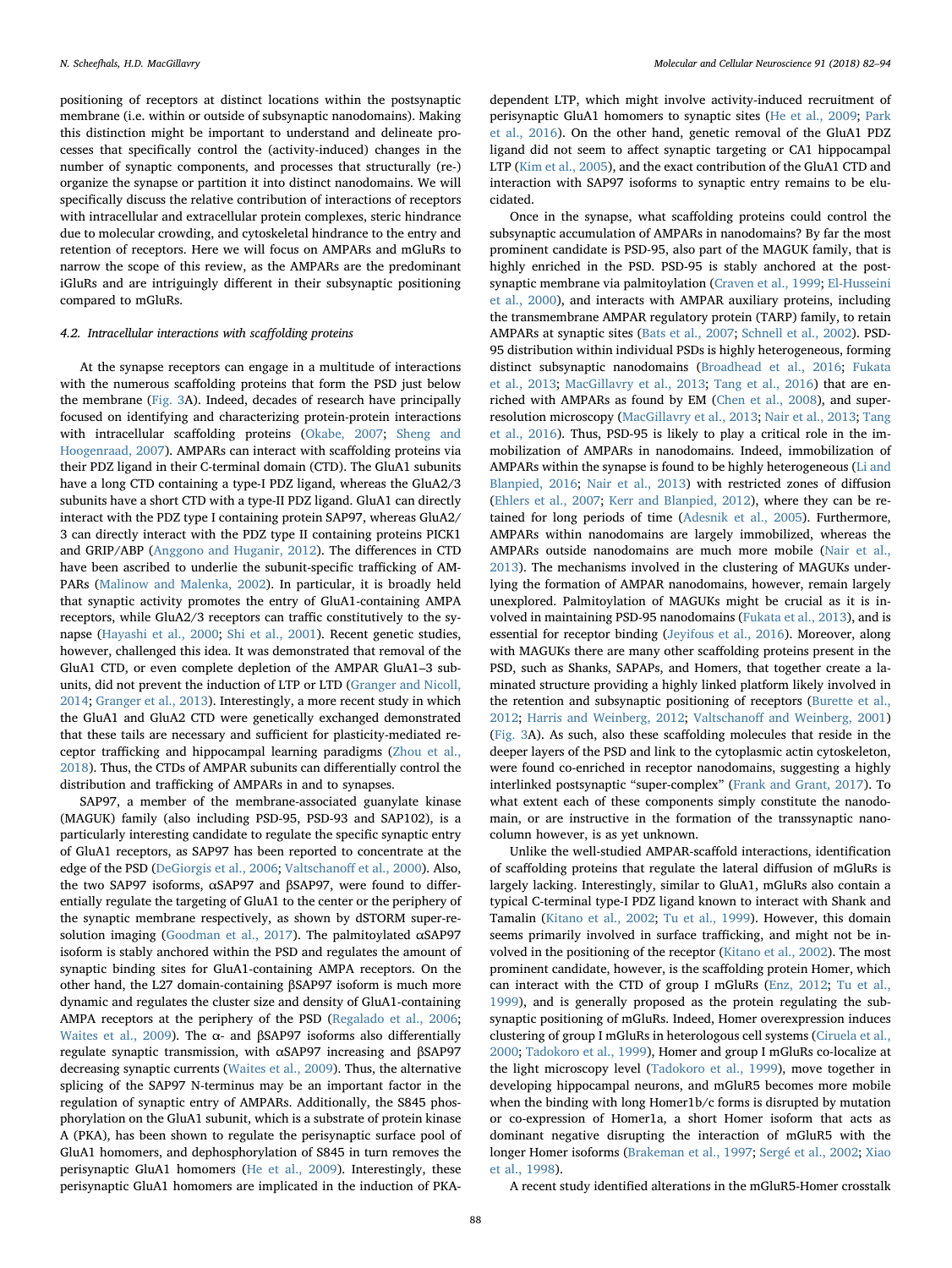in a new Fmr1 KO mouse, a model for Fragile X syndrome ([Aloisi et al.,](#page-9-8) [2017\)](#page-9-8). In these Fmr1 KO mice, mGluR5 displayed increased mobility, specifically the small synaptic fraction, which was attributed to the disruption of the mGluR5-Homer1b/c interaction by overexpression of Homer1a ([Aloisi et al., 2017\)](#page-9-8). However, although these findings show that the small fraction of mGluR5 that was able to enter the PSD (8% of total mGluR5 pool) is dynamically regulated by Homer, evidence for a role of Homer in clustering mGluRs at its preferred location within the perisynaptic domain is lacking. Moreover, given that Homer is highly enriched in the PSD, distant from the mGluRs that are concentrated in the perisynaptic domain, Homer might not be the prominent scaffold for mGluRs at perisynaptic sites. Rather, Homer might function as an adaptor protein, mediating mGluR signaling by forming a link between mGluR5 and downstream signaling pathways ([Shiraishi-Yamaguchi and](#page-12-35) [Furuichi, 2007](#page-12-35)). Intriguingly, the same study found that the loss of interaction between mGluR5 and Homer1b/c resulted in a tighter association between mGluR5 and NMDARs, associated with abnormal NMDAR functioning and plasticity ([Aloisi et al., 2017\)](#page-9-8). Importantly, this effect was rescued by knockdown of Homer1a. This supports the idea that a correct balance between the binding of long and short Homer forms to mGluR in specific physiological conditions are essential for proper mGluR signaling.

Apart from Homer, a few other candidates could underlie the synaptic entry and retention of mGluRs. For instance, Norbin is an accessory protein of mGluRs shown to be important for mGluR surface expression and signaling ([Wang et al., 2009\)](#page-12-15), and was also found to accumulate in the perisynaptic domain ([Westin et al., 2014](#page-12-14)). Thus, Norbin could potentially play an important role in regulating the availability and positioning of mGluRs modulating mGluR function in synapses. Additionally, other CTD interaction partners have been determined such as Calmodulin ([Minakami et al., 1997](#page-11-45)), Filamin-A ([Enz,](#page-10-44) [2002\)](#page-10-44), Siah-1A ([Ishikawa et al., 1999\)](#page-10-45), Preso1 [\(Hu et al., 2012\)](#page-10-46), Tamalin ([Kitano et al., 2002\)](#page-11-44), and Shank [\(Tu et al., 1999\)](#page-12-32). However, whether these proteins play a role in mGluR positioning, rather than in regulating mGluR trafficking or signaling, remains to be established.

#### 4.3. Extracellular interactions with synaptic cleft proteins

For AMPARs, the mechanisms underlying the targeting to and positioning at synapses have largely been ascribed to the intracellular tail of AMPARs ([Shi et al., 2001](#page-12-20); [Anggono and Huganir, 2012;](#page-9-18) [Shepherd](#page-12-36) [and Huganir, 2007](#page-12-36)). Recent studies however suggest that the extracellular domain of AMPARs could also have an instructive role in subsynaptic targeting [\(Diaz-Alonso et al., 2017;](#page-10-47) [Elegheert et al., 2016](#page-10-48); [Matsuda et al., 2016;](#page-11-46) [Watson et al., 2017\)](#page-12-37). AMPARs contain two extracellular domains, the ligand-binding domain (LBD) and the distant N-terminal domain (NTD) which encompass 50% of the receptor, extending 13 nm into the synaptic cleft. Removing the NTD from GluA1 was shown to prevent its synaptic targeting and impaired the maintenance of LTP [\(Diaz-Alonso et al., 2017;](#page-10-47) Watson [et al., 2017\)](#page-12-37). Moreover, the fusion of a GFP tag at the NTD ([Diaz-Alonso et al., 2017](#page-10-47); [Granger et al., 2013;](#page-10-30) [Greger et al., 2017](#page-10-1)), or coupling large quantum dots [\(S.H. Lee et al., 2017\)](#page-11-47), seemed to hamper the entry of GluA1 receptors, possibly by interfering with endogenous NTD interactions, but also see [\(Nabavi et al., 2014\)](#page-11-48). Interestingly, the NTD sequence of different AMPAR subunits is highly variable. Indeed, deleting the NTD from GluA2 did not prevent synaptic entry [\(Diaz-Alonso et al., 2017](#page-10-47)), and replacing the GluA1 NTD with the GluA2 NTD promoted the synaptic entry of GluA1 receptors ([Watson et al., 2017\)](#page-12-37), suggesting that subunit-specific trafficking of AMPARs can in part be mediated by extracellular interactions. An interesting model in this respect would be that while the CTDs of AMPARs determine the trafficking to and from synapses, the NTD of AMPARs mediate the anchoring and positioning, and perhaps instruct the transsynaptic alignment of the receptors within the PSD with the vesicle release site at the presynaptic active zone.

How does the NTD mediate receptor positioning? Several proteins have been found to interact with the extracellular domain of different AMPAR subunits [\(Fig. 3A](#page-5-0)), such as N-cadherin ([Saglietti et al., 2007](#page-12-38)), neuroligin-1 [\(Budreck et al., 2013\)](#page-9-25), pentraxins ([Farhy-Tselnicker et al.,](#page-10-49) [2017;](#page-10-49) [S.J. Lee et al., 2017](#page-11-49); [O'Brien et al., 1999\)](#page-11-50), LRRTMs [\(Schwenk](#page-12-39) [et al., 2012](#page-12-39)), and the EphB2 receptor via ephrinBs ([Dalva et al., 2000](#page-10-50); [Grunwald et al., 2001\)](#page-10-51). However, their precise role in regulating synaptic entry or retention of AMPARs remains to be established ([Biederer et al., 2017\)](#page-9-7). Interestingly, the postsynaptic adhesion protein LRRTM2 was also found to form stable nanodomains [\(Chamma et al.,](#page-9-26) [2016\)](#page-9-26), and LRRTM2 knockdown resulted in decreased AMPAR-mediated synaptic currents ([de Wit et al., 2009;](#page-10-52) [Soler-Llavina et al., 2011](#page-12-40)), and might thus be an interesting candidate for the retention and subsynaptic positioning of AMPARs. Recent studies on GluD2 and kainate receptors found a similar requirement for NTD-dependent interactions in synaptic retention [\(Elegheert et al., 2016;](#page-10-48) [Matsuda et al., 2016](#page-11-46)), suggesting that extracellular, and perhaps transsynaptic, interactions with glutamate receptors are a more general instructive mechanism to control synaptic entry and positioning.

#### 4.4. Steric hindrance

In addition to direct biochemical interactions between receptors and other proteins, alternative, more indirect mechanisms are likely to contribute to the positioning of receptors. As the name implies, the PSD is an extremely densely packed structure with numerous synaptic proteins forming an intricate network just underneath the cell membrane ([Burette et al., 2012;](#page-9-22) [Sheng and Hoogenraad, 2007\)](#page-12-2), and is thus likely to impose a physical barrier for receptors diffusing in the synaptic membrane ([Fig. 3](#page-5-0)A). Most directly, PSD-95 is attached to the membrane via palmitoylation and forms an intricate lateral structure close to the cytoplasmic face of the postsynaptic membrane. Indeed, computational modeling predicts that simply by molecular crowding, the PSD can trap receptors for hours, even in the absence of interactions ([Santamaria](#page-12-41) [et al., 2010](#page-12-41)). Additionally, using the heterogeneous distribution of PSD-95 as a template, measured experimentally with single-molecule localization microscopy, it was computationally predicted that receptor size contributes considerably to the extent that receptors can diffuse through the synapse and exchange with the extrasynaptic membrane. Importantly, also experimentally it was shown that while a single-pass transmembrane protein with one PDZ motif is efficiently targeted to the synapse, to the same extent as AMPARs, the much larger AMPAR was far less mobile ([Li et al., 2016\)](#page-11-51). Moreover, the diffusion properties of a single-pass transmembrane probe lacking an intracellular PSD-95 binding site was highly heterogeneous within individual synapses, and correlated inversely with the local density in PSD-95, i.e. mobility of this probe was significantly restricted in high-density PSD-95 nanodomains ([Li and Blanpied, 2016](#page-11-43)). Thus, molecular crowding, in concert with molecular binding, can trap and limit the exit of receptors from the PSD and might as such favor the subsynaptic positioning of receptors in high-density scaffold nanodomains. Conversely, the PSD may act as an exclusion matrix or sieve that filters on molecular size to regulate receptor entry. This implies that different receptor subtypes must have different structures and geometries to contribute, probably in concert with scaffold interactions, to the distinct subsynaptic patterns of receptors ([Fig. 3B](#page-5-0)).

The transmembrane domain (TMD) of glutamate receptors contributes to steric hindrance in the molecular crowded PSD ([Li et al.,](#page-11-51) [2016\)](#page-11-51). The AMPAR TMD sector forms a pore of approximately 5.5 nm in diameter ([Sobolevsky et al., 2009\)](#page-12-42), similar for different combinations of AMPAR subunits [\(Herguedas et al., 2016](#page-10-53)). On the other hand, mGluR forms dimers and each TMD consists of seven TM helices that each have a diameter of 3.5 nm ([Muto et al., 2007\)](#page-11-39). Thus, the TMD of an mGluR dimer is similar in size to an AMPAR tetramer. However, based on the crystal structures from group II mGluRs, highly similar in structure to group I mGluRs, several conformational states have been predicted that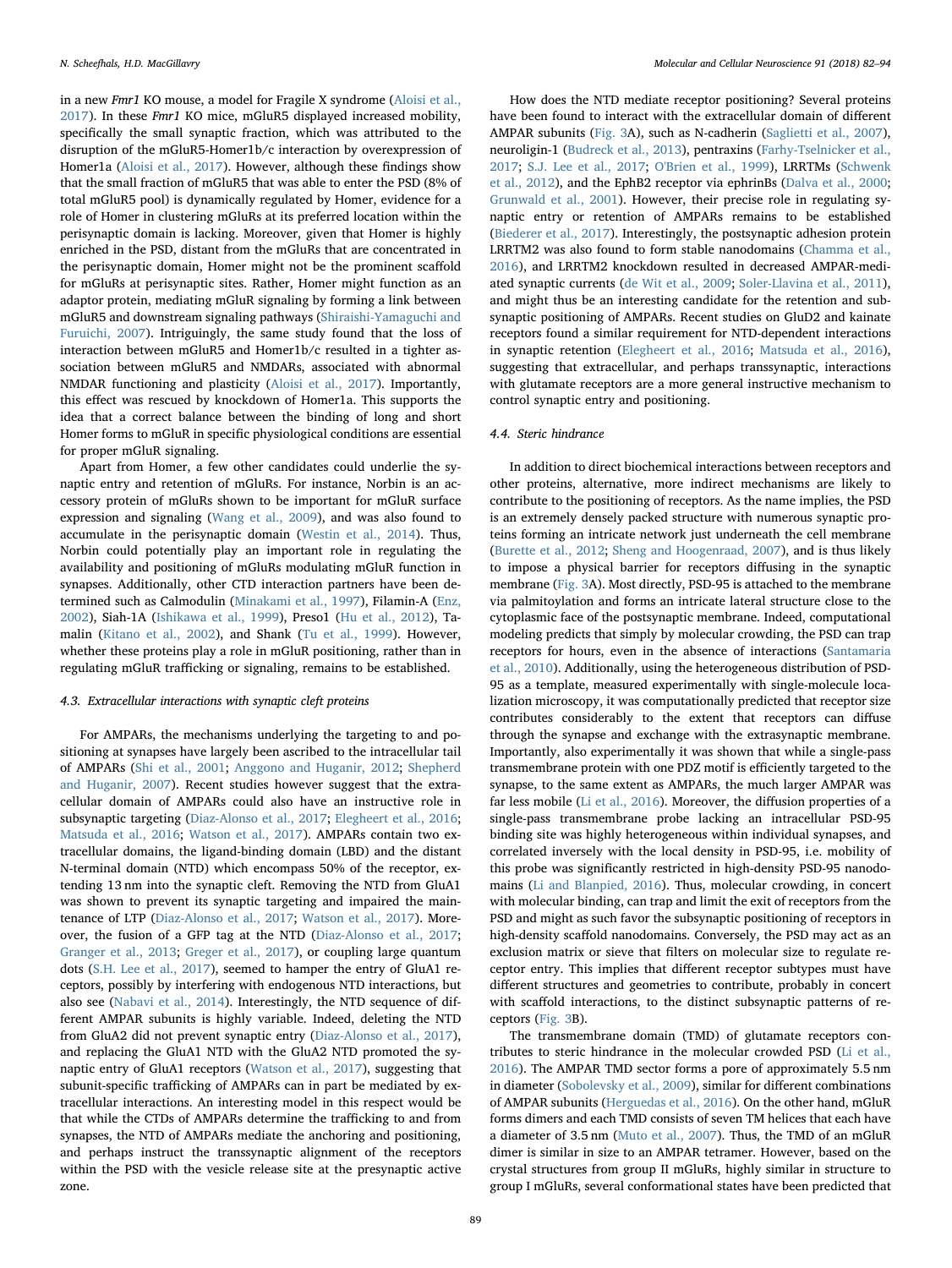also affect the proximity of the two TMDs relative to each other [\(Muto](#page-11-39) [et al., 2007\)](#page-11-39). Interestingly, the distance between the TMDs of the mGluR dimer highly varies between the resting state (large) and the active state (small) of the receptor, varying the degree of steric hindrance in the synaptic membrane [\(Muto et al., 2007](#page-11-39)). This suggests that the regulation of synaptic entry and positioning of mGluRs is an activity-dependent process. Importantly, AMPARs additionally closely assemble with a variety of auxiliary subunits in the TMD that regulate AMPAR properties such as trafficking, expression, and functioning ([Greger et al., 2017](#page-10-1)) [\(Fig. 3](#page-5-0)B). Recent cryo-EM studies reveal that homo-tetrameric GluA2, also suggested for hetero-tetrameric AMPAR complexes ([Kim et al., 2010](#page-10-54)), can interact with one to four Stargazins, with a preferred stoichiometry of one to two depending on Stargazin expression [\(Twomey et al., 2016;](#page-12-43) [Zhao et al., 2016\)](#page-12-44). In conclusion, although AMPARs and mGluRs differ broadly in the assembly of their TMD, the overall size of the TMD in the plane of the synaptic membrane contributing to steric hindrance appears to be highly similar.

Together with the TMD, the cytoplasmic CTD may also contribute to aggravating steric hindrance of the receptor types. The CTD of the GluA1 and GluA2/3 subunits are only 81 and 50 amino acid residues long respectively, whereas mGluR5a and mGluR5b have a very large CTD of 350 and 382 residues respectively. Unfortunately, because the CTDs are largely unfolded structures, the intracellular structures of mGluRs and the AMPAR/TARP complex have yet to be crystallized. However, the most striking difference between the two receptor types in their CTDs, is that unlike iGluRs, mGluRs are coupled to Gq-proteins. Gq-proteins assemble close to the cytoplasmic face of the synaptic membrane by interacting in the pocket formed between the second and third intracellular TM loops of mGluR [\(De Blasi et al., 2001\)](#page-10-55) [\(Fig. 3B](#page-5-0)). The Gq-proteins are composed of  $\alpha$ -,  $\beta$ -, and y-subunits with a total estimated size of 17.3 nm long, 17.3 nm wide and, 6.09 nm high based on the crystal structure [\(Nishimura et al., 2010\)](#page-11-38). Even though the interaction with Stargazins also adds some bulk to the AMPAR CTD ([Fig. 3](#page-5-0)B), this is considerably less than the Gq-proteins interacting with the mGluR CTD. The differences suggest that the molecular size of the CTD in full assembly with its other constituents might contribute to the segregation of AMPAR and mGluRs, where the molecular crowded PSD acts as a size exclusion matrix regulating receptor entry. Interestingly, the full complex of Gq-proteins binds to the resting conformation of mGluRs, and upon activation the β- and ƴ-subunits uncouple, perhaps alleviating steric hindrance due to molecular crowding. This notion is supported by a study showing increased mobility of mGluR5 upon activation with its specific agonist DHPG ([Sergé et al., 2002](#page-12-16)). This, in addition to the conformational changes upon activation, furthermore supports that the regulation of synaptic entry of mGluRs is an activitydependent process.

The significant accumulation of synaptic cleft molecules could also hinder receptor entry via steric hindrance with the extracellular domain of receptors. AMPARs consist of two globular extracellular structures, the NTD and LBD, whereas mGluRs consist of one extracellular LBD and a small cysteine-rich region [\(Fig. 3B](#page-5-0)). Interestingly, the density map of a tetrameric AMPAR can accommodate two dimeric crystal structures of the mGluR1 extracellular domain (Greger [et al., 2017](#page-10-1); [Kunishima et al.,](#page-11-52) [2000;](#page-11-52) [Nakagawa et al., 2005\)](#page-11-53). Although there are slight differences between the extracellular domains of AMPARs and mGluRs, the overall conformation results in a high similarity in the secondary structure of these receptors and it is thus not likely that steric hindrance contributes to the segregation of these receptors types. Rather, adhesion molecules are suggested to be key to the transsynaptic alignment of the presynaptic vesicle release site with postsynaptic AMPAR nanodomains ([Biederer et al., 2017](#page-9-7); [Tang et al., 2016](#page-12-11)). Several active zone proteins, such as Liprins, LAR, RIM, but also other pre- and postsynaptic components, are likely to be part of the lateral oligomerization forming a transsynaptic nanocolumn [\(Biederer et al., 2017\)](#page-9-7). Also, some adhesion proteins specifically concentrate at the postsynaptic edge, such as SynCAM1 or more towards the center, such as EphB2 ([Perez de Arce](#page-11-54)

[et al., 2015\)](#page-11-54), or the classical synaptic adhesion molecule N-cadherin that initially localizes throughout the synaptic cleft, but at later stages forms distinct clusters at the edge ([Elste and Benson, 2006;](#page-10-56) [Uchida](#page-12-45) [et al., 1996](#page-12-45)) providing a heterogenous localization pattern possibly resembling the transsynaptic nanocolumns. Together, adhesion molecules can contribute to the retention and positioning of receptors by imposing diffusional barriers.

# 4.5. Cytoskeletal hindrance

The confinement of receptors within specific subsynaptic areas may also arise from structures that compartmentalize the synaptic membrane leading to steric hindrance counteracting free receptor diffusion and/or accumulations of receptor clusters [\(Kusumi et al., 2005](#page-11-55)). Modeling studies have sought to investigate the possibility that this can lead to the clustering of receptors by considering a boundary with small openings or a stochastic gate that allows receptor escape [\(Earnshaw and](#page-10-57) Bressloff[, 2006;](#page-10-57) [Holcman and Triller, 2006\)](#page-10-58). [Holcman and Triller](#page-10-58) [\(2006\)](#page-10-58) modeled the PSD as two simplified compartments: a central region with both bound and unbound scaffolding molecules to receptors and a surrounding annulus that represents a fence formed by transmembrane proteins and submembraneous cytoskeleton. By adding a small opening to this fence to allow for few receptors to escape, this model could reproduce fluorescence recovery after photobleaching (FRAP) data measured for AMPARs. However, these models treat the interior of the PSD as a homogeneous compartment, and therefore cannot explain the subsynaptic distribution of AMPARs. Rather, these models might be useful to consider the boundary of the PSD as a gatekeeper to receptor entry by varying the size of the small opening to better understand entry of different receptors.

The perisynaptic actin cytoskeleton could impose a diffusional barrier to receptor entry into the synapse. At the perisynaptic membrane actin is in close proximity to the cytoplasmic surface forming an intricate mesh-like structure of sub-membranous filaments, whereas actin is largely absent from the PSD ([Burette et al., 2012;](#page-9-22) [Frost et al.,](#page-10-59) [2010;](#page-10-59) Morone [et al., 2006](#page-11-56); [Westin et al., 2014](#page-12-14)) ([Fig. 3A](#page-5-0)). However, there is no clear evidence that the actin filamentous meshwork is enriched at the perisynaptic membrane. Thus, actin is likely not to be involved in the subsynaptic positioning of iGluRs, but might be involved in the exclusion of the larger mGluRs from the PSD and perhaps even in clustering mGluRs at perisynaptic sites. The actin-based membrane skeleton (MSK) may act as a gatekeeper or fence, but also transmembrane proteins attached to the MSK may behave as pickets that result in steric hindrance and nonspecific corralling of receptor diffusion at the perisynaptic domain, where only a few receptors 'hop the fence' of the PSD [\(Morone et al., 2006](#page-11-56); [Sako and Kusumi, 1994](#page-12-46)). Also, freely diffusing receptors may cluster when encountering these fences/pickets, a process called diffusion-limited aggregation (DLA). In support of this picket-fence model an EM study revealed that in nonneuronal cells the actin-based MSK can partition the cell membrane limiting receptor diffusion within these compartments ([Morone et al.,](#page-11-56) [2006\)](#page-11-56). The size of these MSK meshes was determined to range from 50 to 200 nm ([Morone et al., 2006\)](#page-11-56), which would also allow receptors to accumulate in the perisynaptic domain. Additionally, the recent finding that G-proteins are co-clustered with GPCRs at the cell surface defined by the actin cytoskeleton further support this notion ([Sungkaworn](#page-12-17) [et al., 2017\)](#page-12-17). Although to date there is no ultrastructural evidence for actin meshes at the perisynaptic membrane, it is possible that the actin MSK is an important player in the gatekeeper role of the PSD, perhaps by forming a fence that only allows some receptors to pass.

#### 5. Conclusions and future prospects

The molecular organization of synapses is undoubtedly a critical determinant of the efficiency of synaptic transmission. The complexity of synapse organization has indeed been underlined by extensive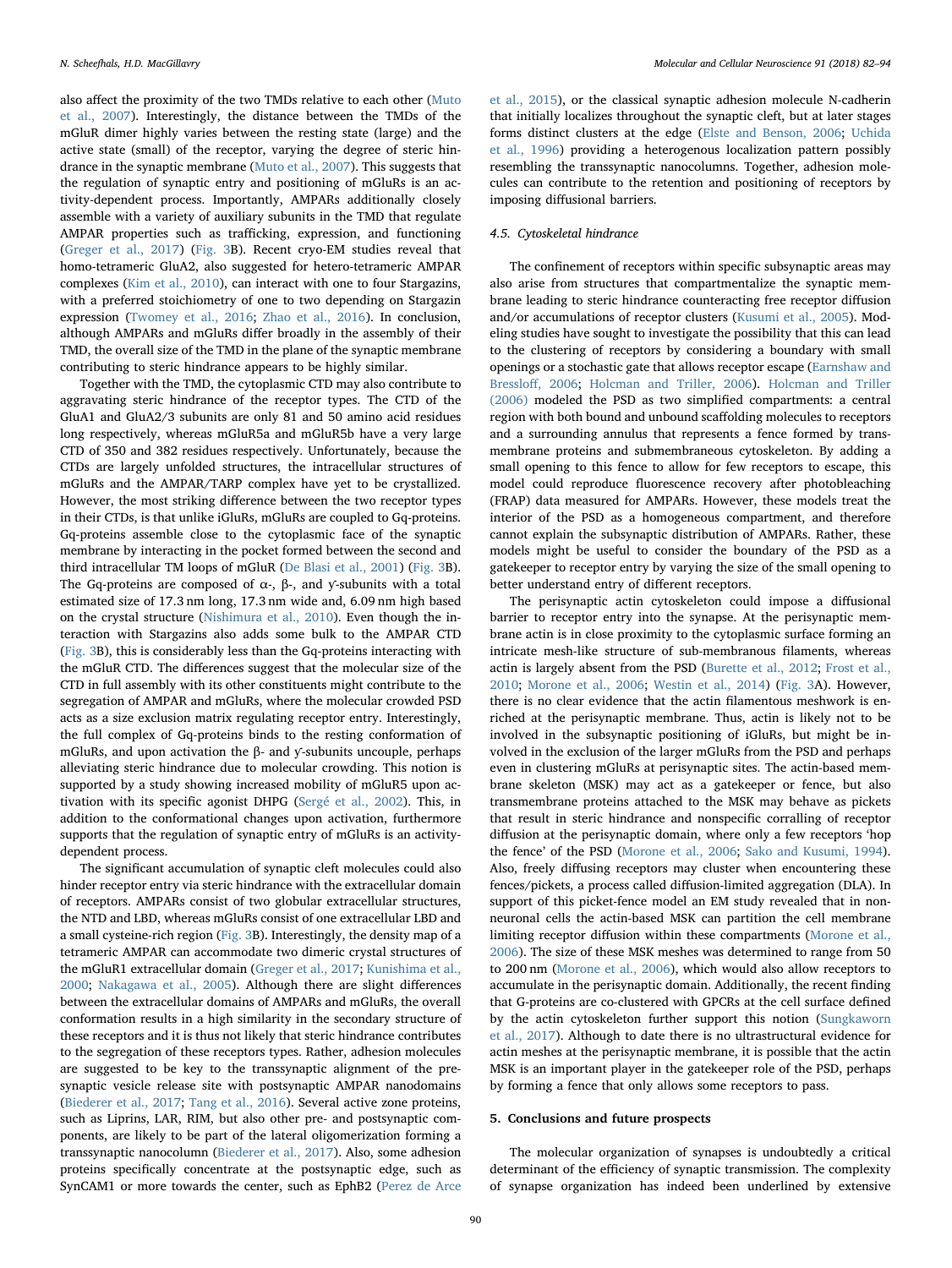genetic and biochemical approaches that over the past decades have resulted in a comprehensive "parts list" of synapses. Yet, how are these components properly assembled into the large macromolecular complexes that organize the glutamate receptors at the surface? Emerging evidence demonstrates that the structure and molecular organization of synapses is highly heterogeneous and organized in distinct subsynaptic nanodomains [\(Biederer et al., 2017](#page-9-7)), but we are only starting to understand how, within individual synapses, different proteins find their correct location. Undoubtedly, the overall assembly of synapses is directed by specific protein-protein interactions via well-defined protein interaction motifs ([Kim and Sheng, 2004](#page-10-60)). These core biochemical processes give rise to the stable molecular complexes that effectively concentrate receptors at synaptic sites and couple these receptors to intracellular scaffolding, adaptor, and signaling proteins. At the same time, these mechanisms enable the dynamic modifications of synaptic structure in response to activity. However, while these mechanisms can explain the assembly and stoichiometry of specific components into molecular complexes, to date it is not fully understood how these mechanisms contribute to the spatial organization of molecules at the synapse, i.e. how proteins are positioned relative to each other within individual synapses. Moreover, apart from these classic biochemical operations, the contribution of biophysical processes such as steric hindrance, membrane composition [\(Tulodziecka et al., 2016\)](#page-12-47), and phase transitions ([Zeng et al., 2016](#page-12-48)) are only beginning to be explored in the context of synapse organization.

We have discussed potential mechanisms that could work globally to organize the synapse in functional domains and mechanisms that act on specific receptor subtypes, but many questions about the structural organization of synapses remain unanswered. What is the exact composition of a nanodomain? Is there a fixed number of proteins enriched in these domains and are there proteins that are exclusively found within the domain? Are AMPARs with different subunit compositions co-enriched in nanodomains? How do nanodomains develop? Are they present in early, newly formed PSDs, or do they form in response to specific activity patterns? Clearly, there is a strong need for experimental directions that can tag or disrupt specific aspects of synapse organization, without affecting overall synapse structure. Ongoing developments in super-resolution, single-molecule tracking, and EM tomography will be key in determining how synapses are built from their numerous components.

Alterations in glutamatergic synapse structure and function seem to represent a common hallmark of many cognitive disorders [\(Volk et al.,](#page-12-0) [2015\)](#page-12-0). Intriguingly, these disorders span a broad clinical spectrum, including intellectual disability, autism spectrum disorder, and schizophrenia, but all seem to stem from a common defect; synaptic dysfunction. Indeed, these disorders are frequently associated with loss of synapses, or changes in morphology of dendritic spines. Given that many disease-associated genes are components of the glutamate receptor-associated complexes or can regulate glutamate receptor function through the actin cytoskeleton, indicates that disruptions in the precise positioning of glutamate receptors can underlie the development of these diseases. Future directions aimed at understanding the spatial organization of glutamate receptors will therefore not only be indispensable for a deeper insight in the regulation of synaptic transmission and plasticity, but will also contribute to the identification of disease mechanisms.

# Acknowledgements

We would like to thank Dr. Thomas Blanpied, Sai Sachin Divakaruni, Dr. Helmut Kessels, Feline Lindhout, Dieudonnée van de Willige, and all members of the MacGillavry lab for discussions and critical reading of the manuscript. This work was supported by NWO (ALW-VENI 863.13.020, ALW-VIDI 171.029 and the Graduate Program of Quantitative Biology and Computational Life Sciences), the European Research Council (ERC-StG 716011), and a NARSAD Young Investigator Award (24995).

#### References

- <span id="page-9-21"></span>[Adesnik, H., Nicoll, R.A., England, P.M., 2005. Photoinactivation of native AMPA re](http://refhub.elsevier.com/S1044-7431(17)30405-0/rf0005)[ceptors reveals their real-time tra](http://refhub.elsevier.com/S1044-7431(17)30405-0/rf0005)fficking. Neuron 48, 977–985.
- <span id="page-9-8"></span>[Aloisi, E., Le Corf, K., Dupuis, J., Zhang, P., Ginger, M., Labrousse, V., Spatuzza, M., Georg](http://refhub.elsevier.com/S1044-7431(17)30405-0/rf0010) [Haberl, M., Costa, L., Shigemoto, R., Tappe-Theodor, A., Drago, F., Vincenzo Piazza,](http://refhub.elsevier.com/S1044-7431(17)30405-0/rf0010) [P., Mulle, C., Groc, L., Ciranna, L., Catania, M.V., Frick, A., 2017. Altered surface](http://refhub.elsevier.com/S1044-7431(17)30405-0/rf0010) [mGluR5 dynamics provoke synaptic NMDAR dysfunction and cognitive defects in](http://refhub.elsevier.com/S1044-7431(17)30405-0/rf0010) [Fmr1 knockout mice. Nat. Commun. 8, 1103](http://refhub.elsevier.com/S1044-7431(17)30405-0/rf0010).
- <span id="page-9-18"></span>[Anggono, V., Huganir, R.L., 2012. Regulation of AMPA receptor tra](http://refhub.elsevier.com/S1044-7431(17)30405-0/rf0015)fficking and synaptic [plasticity. Curr. Opin. Neurobiol. 22, 461](http://refhub.elsevier.com/S1044-7431(17)30405-0/rf0015)–469.
- <span id="page-9-11"></span>[Anwyl, R., 1999. Metabotropic glutamate receptors: electrophysiological properties and](http://refhub.elsevier.com/S1044-7431(17)30405-0/rf0020) [role in plasticity. Brain Res. Brain Res. Rev. 29, 83](http://refhub.elsevier.com/S1044-7431(17)30405-0/rf0020)–120.
- <span id="page-9-12"></span>[Balschun, D., Wetzel, W., 2002. Inhibition of mGluR5 blocks hippocampal LTP in vivo](http://refhub.elsevier.com/S1044-7431(17)30405-0/rf0025) [and spatial learning in rats. Pharmacol. Biochem. Behav. 73, 375](http://refhub.elsevier.com/S1044-7431(17)30405-0/rf0025)–380.
- <span id="page-9-13"></span>[Bashir, Z.I., Bortolotto, Z.A., Davies, C.H., Berretta, N., Irving, A.J., Seal, A.J., Henley,](http://refhub.elsevier.com/S1044-7431(17)30405-0/rf0030) [J.M., Jane, D.E., Watkins, J.C., Collingridge, G.L., 1993a. Induction of LTP in the](http://refhub.elsevier.com/S1044-7431(17)30405-0/rf0030) [hippocampus needs synaptic activation of glutamate metabotropic receptors. Nature](http://refhub.elsevier.com/S1044-7431(17)30405-0/rf0030) [363, 347](http://refhub.elsevier.com/S1044-7431(17)30405-0/rf0030)–350.
- <span id="page-9-17"></span>[Bashir, Z.I., Jane, D.E., Sunter, D.C., Watkins, J.C., Collingridge, G.L., 1993b.](http://refhub.elsevier.com/S1044-7431(17)30405-0/rf0035) [Metabotropic glutamate receptors contribute to the induction of long-term depression](http://refhub.elsevier.com/S1044-7431(17)30405-0/rf0035) [in the CA1 region of the hippocampus. Eur. J. Pharmacol. 239, 265](http://refhub.elsevier.com/S1044-7431(17)30405-0/rf0035)–266.
- <span id="page-9-19"></span>[Bats, C., Groc, L., Choquet, D., 2007. The interaction between Stargazin and PSD-95](http://refhub.elsevier.com/S1044-7431(17)30405-0/rf0040) [regulates AMPA receptor surface tra](http://refhub.elsevier.com/S1044-7431(17)30405-0/rf0040)fficking. Neuron 53, 719–734.
- <span id="page-9-0"></span>[Baude, A., Nusser, Z., Roberts, J.D., Mulvihill, E., McIlhinney, R.A., Somogyi, P., 1993.](http://refhub.elsevier.com/S1044-7431(17)30405-0/rf0045) [The metabotropic glutamate receptor \(mGluR1 alpha\) is concentrated at perisynaptic](http://refhub.elsevier.com/S1044-7431(17)30405-0/rf0045) [membrane of neuronal subpopulations as detected by immunogold reaction. Neuron](http://refhub.elsevier.com/S1044-7431(17)30405-0/rf0045) [11, 771](http://refhub.elsevier.com/S1044-7431(17)30405-0/rf0045)–787.
- <span id="page-9-10"></span>[Bear, M.F., Huber, K.M., Warren, S.T., 2004. The mGluR theory of fragile X mental re](http://refhub.elsevier.com/S1044-7431(17)30405-0/rf0050)[tardation. Trends Neurosci. 27, 370](http://refhub.elsevier.com/S1044-7431(17)30405-0/rf0050)–377.
- <span id="page-9-5"></span>[Bernard, V., Somogyi, P., Bolam, J.P., 1997. Cellular, subcellular, and subsynaptic dis](http://refhub.elsevier.com/S1044-7431(17)30405-0/rf0055)[tribution of AMPA-type glutamate receptor subunits in the neostriatum of the rat. J.](http://refhub.elsevier.com/S1044-7431(17)30405-0/rf0055) [Neurosci. 17, 819](http://refhub.elsevier.com/S1044-7431(17)30405-0/rf0055)–833.
- <span id="page-9-7"></span>[Biederer, T., Kaeser, P.S., Blanpied, T.A., 2017. Transcellular Nanoalignment of synaptic](http://refhub.elsevier.com/S1044-7431(17)30405-0/rf0060) [function. Neuron 96, 680](http://refhub.elsevier.com/S1044-7431(17)30405-0/rf0060)–696.
- <span id="page-9-9"></span>[Blanpied, T.A., Scott, D.B., Ehlers, M.D., 2002. Dynamics and regulation of clathrin coats](http://refhub.elsevier.com/S1044-7431(17)30405-0/rf0065) [at specialized endocytic zones of dendrites and spines. Neuron 36, 435](http://refhub.elsevier.com/S1044-7431(17)30405-0/rf0065)–449.
- [Blanpied, T.A., Scott, D.B., Ehlers, M.D., 2003. Age-related regulation of dendritic en](http://refhub.elsevier.com/S1044-7431(17)30405-0/rf0070)[docytosis associated with altered clathrin dynamics. Neurobiol. Aging 24,](http://refhub.elsevier.com/S1044-7431(17)30405-0/rf0070) 1095–[1104](http://refhub.elsevier.com/S1044-7431(17)30405-0/rf0070).
- <span id="page-9-14"></span>[Bortolotto, Z.A., Bashir, Z.I., Davies, C.H., Collingridge, G.L., 1994. A molecular switch](http://refhub.elsevier.com/S1044-7431(17)30405-0/rf0075) [activated by metabotropic glutamate receptors regulates induction of long-term po](http://refhub.elsevier.com/S1044-7431(17)30405-0/rf0075)[tentiation. Nature 368, 740](http://refhub.elsevier.com/S1044-7431(17)30405-0/rf0075)–743.
- <span id="page-9-1"></span>[Boucher, J., Kroger, H., Sik, A., 2010. Realistic modelling of receptor activation in hip](http://refhub.elsevier.com/S1044-7431(17)30405-0/rf0080)[pocampal excitatory synapses: analysis of multivesicular release, release location,](http://refhub.elsevier.com/S1044-7431(17)30405-0/rf0080) [temperature and synaptic cross-talk. Brain Struct. Funct. 215, 49](http://refhub.elsevier.com/S1044-7431(17)30405-0/rf0080)–65.
- <span id="page-9-24"></span>[Brakeman, P.R., Lanahan, A.A., O'Brien, R., Roche, K., Barnes, C.A., Huganir, R.L.,](http://refhub.elsevier.com/S1044-7431(17)30405-0/rf0085) [Worley, P.F., 1997. Homer: a protein that selectively binds metabotropic glutamate](http://refhub.elsevier.com/S1044-7431(17)30405-0/rf0085) [receptors. Nature 386, 284](http://refhub.elsevier.com/S1044-7431(17)30405-0/rf0085)–288.
- <span id="page-9-4"></span>[Brasnjo, G., Otis, T.S., 2001. Neuronal glutamate transporters control activation of](http://refhub.elsevier.com/S1044-7431(17)30405-0/rf0090) [postsynaptic metabotropic glutamate receptors and in](http://refhub.elsevier.com/S1044-7431(17)30405-0/rf0090)fluence cerebellar long-term [depression. Neuron 31, 607](http://refhub.elsevier.com/S1044-7431(17)30405-0/rf0090)–616.
- <span id="page-9-20"></span>[Broadhead, M.J., Horrocks, M.H., Zhu, F., Muresan, L., Benavides-Piccione, R., DeFelipe,](http://refhub.elsevier.com/S1044-7431(17)30405-0/rf0095) [J., Fricker, D., Kopanitsa, M.V., Duncan, R.R., Klenerman, D., Komiyama, N.H., Lee,](http://refhub.elsevier.com/S1044-7431(17)30405-0/rf0095) [S.F., Grant, S.G., 2016. PSD95 nanoclusters are postsynaptic building blocks in hip](http://refhub.elsevier.com/S1044-7431(17)30405-0/rf0095)[pocampus circuits. Sci. Rep. 6, 24626.](http://refhub.elsevier.com/S1044-7431(17)30405-0/rf0095)
- <span id="page-9-25"></span>[Budreck, E.C., Kwon, O.B., Jung, J.H., Baudouin, S., Thommen, A., Kim, H.S., Fukazawa,](http://refhub.elsevier.com/S1044-7431(17)30405-0/rf0100) [Y., Harada, H., Tabuchi, K., Shigemoto, R., Schei](http://refhub.elsevier.com/S1044-7431(17)30405-0/rf0100)ffele, P., Kim, J.H., 2013. Neuroligin-[1 controls synaptic abundance of NMDA-type glutamate receptors through extra](http://refhub.elsevier.com/S1044-7431(17)30405-0/rf0100)[cellular coupling. Proc. Natl. Acad. Sci. U. S. A. 110, 725](http://refhub.elsevier.com/S1044-7431(17)30405-0/rf0100)–730.
- <span id="page-9-22"></span>[Burette, A.C., Lesperance, T., Crum, J., Martone, M., Volkmann, N., Ellisman, M.H.,](http://refhub.elsevier.com/S1044-7431(17)30405-0/rf0105) [Weinberg, R.J., 2012. Electron tomographic analysis of synaptic ultrastructure. J.](http://refhub.elsevier.com/S1044-7431(17)30405-0/rf0105) [Comp. Neurol. 520, 2697](http://refhub.elsevier.com/S1044-7431(17)30405-0/rf0105)–2711.
- <span id="page-9-26"></span>[Chamma, I., Letellier, M., Butler, C., Tessier, B., Lim, K.H., Gauthereau, I., Choquet, D.,](http://refhub.elsevier.com/S1044-7431(17)30405-0/rf0110) [Sibarita, J.B., Park, S., Sainlos, M., Thoumine, O., 2016. Mapping the dynamics and](http://refhub.elsevier.com/S1044-7431(17)30405-0/rf0110) [nanoscale organization of synaptic adhesion proteins using monomeric streptavidin.](http://refhub.elsevier.com/S1044-7431(17)30405-0/rf0110) [Nat. Commun. 7, 10773](http://refhub.elsevier.com/S1044-7431(17)30405-0/rf0110).
- <span id="page-9-6"></span>[Chen, X., Winters, C., Azzam, R., Li, X., Galbraith, J., Leapman, R., Reese, T., 2008.](http://refhub.elsevier.com/S1044-7431(17)30405-0/rf0115) [Organization of the core structure of the postsynaptic density. Proc. Natl. Acad. Sci.](http://refhub.elsevier.com/S1044-7431(17)30405-0/rf0115) [U. S. A. 105, 4453](http://refhub.elsevier.com/S1044-7431(17)30405-0/rf0115)–4458.
- <span id="page-9-23"></span>[Ciruela, F., Soloviev, M.M., Chan, W.Y., McIlhinney, R.A., 2000. Homer-1c/Vesl-1L](http://refhub.elsevier.com/S1044-7431(17)30405-0/rf0120) [modulates the cell surface targeting of metabotropic glutamate receptor type 1alpha:](http://refhub.elsevier.com/S1044-7431(17)30405-0/rf0120) [evidence for an anchoring function. Mol. Cell. Neurosci. 15, 36](http://refhub.elsevier.com/S1044-7431(17)30405-0/rf0120)–50.
- <span id="page-9-16"></span>[Cohen, A.S., Raymond, C.R., Abraham, W.C., 1998. Priming of long-term potentiation](http://refhub.elsevier.com/S1044-7431(17)30405-0/rf0125) [induced by activation of metabotropic glutamate receptors coupled to phospholipase](http://refhub.elsevier.com/S1044-7431(17)30405-0/rf0125) [C. Hippocampus 8, 160](http://refhub.elsevier.com/S1044-7431(17)30405-0/rf0125)–170.
- <span id="page-9-15"></span>[Cohen, A.S., Coussens, C.M., Raymond, C.R., Abraham, W.C., 1999. Long-lasting increase](http://refhub.elsevier.com/S1044-7431(17)30405-0/rf0130) [in cellular excitability associated with the priming of LTP induction in rat hippo](http://refhub.elsevier.com/S1044-7431(17)30405-0/rf0130)[campus. J. Neurophysiol. 82, 3139](http://refhub.elsevier.com/S1044-7431(17)30405-0/rf0130)–3148.
- <span id="page-9-3"></span>[Conn, P.J., Pin, J.P., 1997. Pharmacology and functions of metabotropic glutamate re](http://refhub.elsevier.com/S1044-7431(17)30405-0/rf0135)[ceptors. Annu. Rev. Pharmacol. Toxicol. 37, 205](http://refhub.elsevier.com/S1044-7431(17)30405-0/rf0135)–237.
- <span id="page-9-2"></span>[Coombs, I.D., MacLean, D.M., Jayaraman, V., Farrant, M., Cull-Candy, S.G., 2017. Dual](http://refhub.elsevier.com/S1044-7431(17)30405-0/rf0140) eff[ects of TARP gamma-2 on glutamate e](http://refhub.elsevier.com/S1044-7431(17)30405-0/rf0140)fficacy can account for AMPA receptor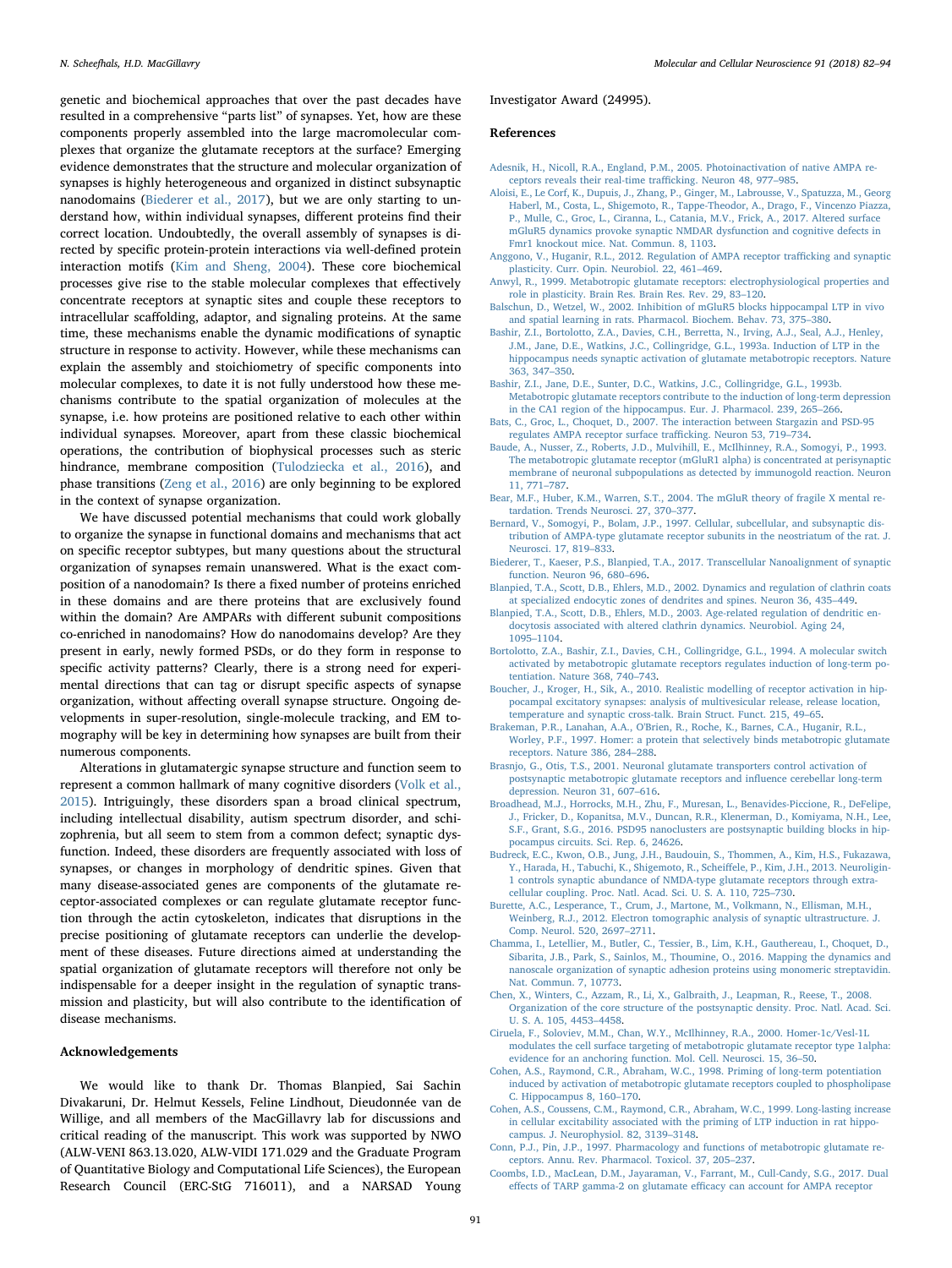[autoinactivation. Cell Rep. 20, 1123](http://refhub.elsevier.com/S1044-7431(17)30405-0/rf0140)–1135.

- <span id="page-10-35"></span>[Craven, S., El-Husseini, A., Bredt, D., 1999. Synaptic targeting of the postsynaptic density](http://refhub.elsevier.com/S1044-7431(17)30405-0/rf0145) [protein PSD-95 mediated by lipid and protein motifs. Neuron 22, 497](http://refhub.elsevier.com/S1044-7431(17)30405-0/rf0145)–509.
- <span id="page-10-24"></span>[Cui-Wang, T., Hanus, C., Cui, T., Helton, T., Bourne, J., Watson, D., Harris, K.M., Ehlers,](http://refhub.elsevier.com/S1044-7431(17)30405-0/rf0150) [M.D., 2012. Local zones of endoplasmic reticulum complexity con](http://refhub.elsevier.com/S1044-7431(17)30405-0/rf0150)fine cargo in [neuronal dendrites. Cell 148, 309](http://refhub.elsevier.com/S1044-7431(17)30405-0/rf0150)–321.
- <span id="page-10-50"></span>[Dalva, M.B., Takasu, M.A., Lin, M.Z., Shamah, S.M., Hu, L., Gale, N.W., Greenberg, M.E.,](http://refhub.elsevier.com/S1044-7431(17)30405-0/rf0155) [2000. EphB receptors interact with NMDA receptors and regulate excitatory synapse](http://refhub.elsevier.com/S1044-7431(17)30405-0/rf0155) [formation. Cell 103, 945](http://refhub.elsevier.com/S1044-7431(17)30405-0/rf0155)–956.
- <span id="page-10-7"></span>[Dani, A., Huang, B., Bergan, J., Dulac, C., Zhuang, X., 2010. Superresolution imaging of](http://refhub.elsevier.com/S1044-7431(17)30405-0/rf0160) [chemical synapses in the brain. Neuron 68, 843](http://refhub.elsevier.com/S1044-7431(17)30405-0/rf0160)–856.
- <span id="page-10-55"></span>[De Blasi, A., Conn, P.J., Pin, J., Nicoletti, F., 2001. Molecular determinants of metabo](http://refhub.elsevier.com/S1044-7431(17)30405-0/rf0165)[tropic glutamate receptor signaling. Trends Pharmacol. Sci. 22, 114](http://refhub.elsevier.com/S1044-7431(17)30405-0/rf0165)–120.
- <span id="page-10-52"></span>[de Wit, J., Sylwestrak, E., O'Sullivan, M.L., Otto, S., Tiglio, K., Savas, J.N., Yates 3rd, J.R.,](http://refhub.elsevier.com/S1044-7431(17)30405-0/rf0170) [Comoletti, D., Taylor, P., Ghosh, A., 2009. LRRTM2 interacts with Neurexin1 and](http://refhub.elsevier.com/S1044-7431(17)30405-0/rf0170) [regulates excitatory synapse formation. Neuron 64, 799](http://refhub.elsevier.com/S1044-7431(17)30405-0/rf0170)–806.
- <span id="page-10-31"></span>[DeGiorgis, J.A., Galbraith, J.A., Dosemeci, A., Chen, X., Reese, T.S., 2006. Distribution of](http://refhub.elsevier.com/S1044-7431(17)30405-0/rf0175) the scaff[olding proteins PSD-95, PSD-93, and SAP97 in isolated PSDs. Brain Cell Biol.](http://refhub.elsevier.com/S1044-7431(17)30405-0/rf0175) [35, 239](http://refhub.elsevier.com/S1044-7431(17)30405-0/rf0175)–250.
- <span id="page-10-3"></span>[Dehnes, Y., Chaudhry, F.A., Ullensvang, K., Lehre, K.P., Storm-Mathisen, J., Danbolt,](http://refhub.elsevier.com/S1044-7431(17)30405-0/rf0180) [N.C., 1998. The glutamate transporter EAAT4 in rat cerebellar Purkinje cells: a glu](http://refhub.elsevier.com/S1044-7431(17)30405-0/rf0180)[tamate-gated chloride channel concentrated near the synapse in parts of the dendritic](http://refhub.elsevier.com/S1044-7431(17)30405-0/rf0180) [membrane facing astroglia. J. Neurosci. 18, 3606](http://refhub.elsevier.com/S1044-7431(17)30405-0/rf0180)–3619.
- <span id="page-10-47"></span>[Diaz-Alonso, J., Sun, Y.J., Granger, A.J., Levy, J.M., Blankenship, S.M., Nicoll, R.A., 2017.](http://refhub.elsevier.com/S1044-7431(17)30405-0/rf0185) Subunit-specifi[c role for the amino-terminal domain of AMPA receptors in synaptic](http://refhub.elsevier.com/S1044-7431(17)30405-0/rf0185) [targeting. Proc. Natl. Acad. Sci. U. S. A. 114, 7136](http://refhub.elsevier.com/S1044-7431(17)30405-0/rf0185)–7141.
- <span id="page-10-57"></span>Earnshaw, B.A., Bressloff[, P.C., 2006. Biophysical model of AMPA receptor tra](http://refhub.elsevier.com/S1044-7431(17)30405-0/rf0190)fficking and [its regulation during long-term potentiation/long-term depression. J. Neurosci. 26,](http://refhub.elsevier.com/S1044-7431(17)30405-0/rf0190) 12362–[12373.](http://refhub.elsevier.com/S1044-7431(17)30405-0/rf0190)
- <span id="page-10-38"></span>[Ehlers, M., Heine, M., Groc, L., Lee, M., Choquet, D., 2007. Di](http://refhub.elsevier.com/S1044-7431(17)30405-0/rf0195)ffusional trapping of GluR1 AMPA receptors by input-specifi[c synaptic activity. Neuron 54, 447](http://refhub.elsevier.com/S1044-7431(17)30405-0/rf0195)–460.
- <span id="page-10-48"></span>[Elegheert, J., Kakegawa, W., Clay, J.E., Shanks, N.F., Behiels, E., Matsuda, K., Kohda, K.,](http://refhub.elsevier.com/S1044-7431(17)30405-0/rf0200) [Miura, E., Rossmann, M., Mitakidis, N., Motohashi, J., Chang, V.T., Siebold, C.,](http://refhub.elsevier.com/S1044-7431(17)30405-0/rf0200) [Greger, I.H., Nakagawa, T., Yuzaki, M., Aricescu, A.R., 2016. Structural basis for](http://refhub.elsevier.com/S1044-7431(17)30405-0/rf0200) [integration of GluD receptors within synaptic organizer complexes. Science 353,](http://refhub.elsevier.com/S1044-7431(17)30405-0/rf0200) 295–[299](http://refhub.elsevier.com/S1044-7431(17)30405-0/rf0200).
- <span id="page-10-36"></span>[El-Husseini, A., Craven, S., Chetkovich, D., Firestein, B., Schnell, E., Aoki, C., Bredt, D.,](http://refhub.elsevier.com/S1044-7431(17)30405-0/rf0205) [2000. Dual palmitoylation of PSD-95 mediates its vesiculotubular sorting, post](http://refhub.elsevier.com/S1044-7431(17)30405-0/rf0205)[synaptic targeting, and ion channel clustering. J. Cell Biol. 148, 159](http://refhub.elsevier.com/S1044-7431(17)30405-0/rf0205)-172.
- <span id="page-10-56"></span>[Elste, A.M., Benson, D.L., 2006. Structural basis for developmentally regulated changes in](http://refhub.elsevier.com/S1044-7431(17)30405-0/rf0210) [cadherin function at synapses. J. Comp. Neurol. 495, 324](http://refhub.elsevier.com/S1044-7431(17)30405-0/rf0210)–335.
- <span id="page-10-44"></span>[Enz, R., 2002. The actin-binding protein Filamin-a interacts with the metabotropic glu](http://refhub.elsevier.com/S1044-7431(17)30405-0/rf0215)[tamate receptor type 7. FEBS Lett. 514, 184](http://refhub.elsevier.com/S1044-7431(17)30405-0/rf0215)–188.
- <span id="page-10-43"></span>Enz, [R., 2012. Structure of metabotropic glutamate receptor C-terminal domains in](http://refhub.elsevier.com/S1044-7431(17)30405-0/rf0220) [contact with interacting proteins. Front. Mol. Neurosci. 5, 52.](http://refhub.elsevier.com/S1044-7431(17)30405-0/rf0220)
- <span id="page-10-2"></span>[Erreger, K., Dravid, S.M., Banke, T.G., Wyllie, D.J., Traynelis, S.F., 2005. Subunit-speci](http://refhub.elsevier.com/S1044-7431(17)30405-0/rf0225)fic [gating controls rat NR1/NR2A and NR1/NR2B NMDA channel kinetics and synaptic](http://refhub.elsevier.com/S1044-7431(17)30405-0/rf0225) signalling profi[les. J. Physiol. 563, 345](http://refhub.elsevier.com/S1044-7431(17)30405-0/rf0225)–358.
- <span id="page-10-25"></span>[Fan, W., Ster, J., Gerber, U., 2010. Activation conditions for the induction of metabo](http://refhub.elsevier.com/S1044-7431(17)30405-0/rf0230)[tropic glutamate receptor-dependent long-term depression in hippocampal CA1](http://refhub.elsevier.com/S1044-7431(17)30405-0/rf0230) [pyramidal cells. J. Neurosci. 30, 1471](http://refhub.elsevier.com/S1044-7431(17)30405-0/rf0230)–1475.
- <span id="page-10-49"></span>[Farhy-Tselnicker, I., van Casteren, A.C.M., Lee, A., Chang, V.T., Aricescu, A.R., Allen,](http://refhub.elsevier.com/S1044-7431(17)30405-0/rf0235) [N.J., 2017. Astrocyte-secreted glypican 4 regulates release of neuronal pentraxin 1](http://refhub.elsevier.com/S1044-7431(17)30405-0/rf0235) [from axons to induce functional synapse formation. Neuron 96 \(428](http://refhub.elsevier.com/S1044-7431(17)30405-0/rf0235)–445), e413.
- <span id="page-10-17"></span>[Fitzjohn, S.M., Irving, A.J., Palmer, M.J., Harvey, J., Lodge, D., Collingridge, G.L., 1996.](http://refhub.elsevier.com/S1044-7431(17)30405-0/rf0240) [Activation of group I mGluRs potentiates NMDA responses in rat hippocampal slices.](http://refhub.elsevier.com/S1044-7431(17)30405-0/rf0240) [Neurosci. Lett. 203, 211](http://refhub.elsevier.com/S1044-7431(17)30405-0/rf0240)–213.
- <span id="page-10-19"></span>[Francesconi, W., Cammalleri, M., Sanna, P.P., 2004. The metabotropic glutamate receptor](http://refhub.elsevier.com/S1044-7431(17)30405-0/rf0245) [5 is necessary for late-phase long-term potentiation in the hippocampal CA1 region.](http://refhub.elsevier.com/S1044-7431(17)30405-0/rf0245) [Brain Res. 1022, 12](http://refhub.elsevier.com/S1044-7431(17)30405-0/rf0245)–18.
- <span id="page-10-12"></span>[Francesconi, A., Kumari, R., Zukin, R.S., 2009. Regulation of group I metabotropic glu](http://refhub.elsevier.com/S1044-7431(17)30405-0/rf0250)tamate receptor traffi[cking and signaling by the caveolar/lipid raft pathway. J.](http://refhub.elsevier.com/S1044-7431(17)30405-0/rf0250) [Neurosci. 29, 3590](http://refhub.elsevier.com/S1044-7431(17)30405-0/rf0250)–3602.
- <span id="page-10-42"></span>[Frank, R.A., Grant, S.G., 2017. Supramolecular organization of NMDA receptors and the](http://refhub.elsevier.com/S1044-7431(17)30405-0/rf0255) [postsynaptic density. Curr. Opin. Neurobiol. 45, 139](http://refhub.elsevier.com/S1044-7431(17)30405-0/rf0255)–147.
- <span id="page-10-0"></span>[Franks, K.M., Stevens, C.F., Sejnowski, T.J., 2003. Independent sources of quantal](http://refhub.elsevier.com/S1044-7431(17)30405-0/rf0260) [variability at single glutamatergic synapses. J. Neurosci. 23, 3186](http://refhub.elsevier.com/S1044-7431(17)30405-0/rf0260)–3195.
- <span id="page-10-9"></span>[Freche, D., Pannasch, U., Rouach, N., Holcman, D., 2011. Synapse geometry and receptor](http://refhub.elsevier.com/S1044-7431(17)30405-0/rf0265) [dynamics modulate synaptic strength. PLoS One 6, e25122.](http://refhub.elsevier.com/S1044-7431(17)30405-0/rf0265)
- <span id="page-10-59"></span>Frost, N.A., Shroff[, H., Kong, H., Betzig, E., Blanpied, T.A., 2010. Single-molecule dis](http://refhub.elsevier.com/S1044-7431(17)30405-0/rf0270)[crimination of discrete perisynaptic and distributed sites of actin](http://refhub.elsevier.com/S1044-7431(17)30405-0/rf0270) filament assembly [within dendritic spines. Neuron 67, 86](http://refhub.elsevier.com/S1044-7431(17)30405-0/rf0270)–99.
- <span id="page-10-37"></span>[Fukata, Y., Dimitrov, A., Boncompain, G., Vielemeyer, O., Perez, F., Fukata, M., 2013.](http://refhub.elsevier.com/S1044-7431(17)30405-0/rf0275) Local palmitoylation cycles defi[ne activity-regulated postsynaptic subdomains. J. Cell](http://refhub.elsevier.com/S1044-7431(17)30405-0/rf0275) [Biol. 202, 145](http://refhub.elsevier.com/S1044-7431(17)30405-0/rf0275)–161.
- <span id="page-10-32"></span>[Goodman, L., Baddeley, D., Ambroziak, W., Waites, C.L., Garner, C.C., Soeller, C.,](http://refhub.elsevier.com/S1044-7431(17)30405-0/rf0280) [Montgomery, J.M., 2017. N-terminal SAP97 isoforms di](http://refhub.elsevier.com/S1044-7431(17)30405-0/rf0280)fferentially regulate synaptic [structure and postsynaptic surface pools of AMPA receptors. Hippocampus 27,](http://refhub.elsevier.com/S1044-7431(17)30405-0/rf0280) 668–[682](http://refhub.elsevier.com/S1044-7431(17)30405-0/rf0280).
- <span id="page-10-29"></span>[Granger, A.J., Nicoll, R.A., 2014. LTD expression is independent of glutamate receptor](http://refhub.elsevier.com/S1044-7431(17)30405-0/rf0285) [subtype. Front. Synaptic Neurosci. 6, 15](http://refhub.elsevier.com/S1044-7431(17)30405-0/rf0285).
- <span id="page-10-30"></span>[Granger, A.J., Shi, Y., Lu, W., Cerpas, M., Nicoll, R.A., 2013. LTP requires a reserve pool](http://refhub.elsevier.com/S1044-7431(17)30405-0/rf0290) [of glutamate receptors independent of subunit type. Nature 493, 495](http://refhub.elsevier.com/S1044-7431(17)30405-0/rf0290)–500.

<span id="page-10-5"></span><span id="page-10-1"></span>[Greger, I.H., Watson, J.F., Cull-Candy, S.G., 2017. Structural and functional architecture](http://refhub.elsevier.com/S1044-7431(17)30405-0/rf0295) [of AMPA-type glutamate receptors and their auxiliary proteins. Neuron 94, 713](http://refhub.elsevier.com/S1044-7431(17)30405-0/rf0295)–730. [Greget, R., Pernot, F., Bouteiller, J.M., Ghaderi, V., Allam, S., Keller, A.F., Ambert, N.,](http://refhub.elsevier.com/S1044-7431(17)30405-0/rf0300)

Legendre, [A., Sarmis, M., Haeberle, O., Faupel, M., Bischo](http://refhub.elsevier.com/S1044-7431(17)30405-0/rf0300)ff, S., Berger, T.W., Baudry, [M., 2011. Simulation of postsynaptic glutamate receptors reveals critical features of](http://refhub.elsevier.com/S1044-7431(17)30405-0/rf0300) [glutamatergic transmission. PLoS One 6, e28380](http://refhub.elsevier.com/S1044-7431(17)30405-0/rf0300).

- <span id="page-10-51"></span>[Grunwald, I.C., Korte, M., Wolfer, D., Wilkinson, G.A., Unsicker, K., Lipp, H.P.,](http://refhub.elsevier.com/S1044-7431(17)30405-0/rf0305) Bonhoeff[er, T., Klein, R., 2001. Kinase-independent requirement of EphB2 receptors](http://refhub.elsevier.com/S1044-7431(17)30405-0/rf0305) [in hippocampal synaptic plasticity. Neuron 32, 1027](http://refhub.elsevier.com/S1044-7431(17)30405-0/rf0305)–1040.
- <span id="page-10-15"></span>[Gutierrez-Castellanos, N., Da Silva-Matos, C.M., Zhou, K., Canto, C.B., Renner, M.C.,](http://refhub.elsevier.com/S1044-7431(17)30405-0/rf0310) [Koene, L.M.C., Ozyildirim, O., Sprengel, R., Kessels, H.W., De Zeeuw, C.I., 2017.](http://refhub.elsevier.com/S1044-7431(17)30405-0/rf0310) [Motor learning requires Purkinje cell synaptic potentiation through activation of](http://refhub.elsevier.com/S1044-7431(17)30405-0/rf0310) [AMPA-receptor subunit GluA3. Neuron 93, 409](http://refhub.elsevier.com/S1044-7431(17)30405-0/rf0310)–424.
- <span id="page-10-23"></span>[Harris, K.M., Stevens, J.K., 1988. Dendritic spines of rat cerebellar Purkinje cells: serial](http://refhub.elsevier.com/S1044-7431(17)30405-0/rf0315) [electron microscopy with reference to their biophysical characteristics. J. Neurosci. 8,](http://refhub.elsevier.com/S1044-7431(17)30405-0/rf0315) 4455–[4469](http://refhub.elsevier.com/S1044-7431(17)30405-0/rf0315).
- <span id="page-10-41"></span>[Harris, K.M., Weinberg, R.J., 2012. Ultrastructure of synapses in the mammalian brain.](http://refhub.elsevier.com/S1044-7431(17)30405-0/rf0320) [Cold Spring Harb. Perspect. Biol. 4](http://refhub.elsevier.com/S1044-7431(17)30405-0/rf0320).
- <span id="page-10-28"></span>[Hayashi, Y., Shi, S.H., Esteban, J.A., Piccini, A., Poncer, J.C., Malinow, R., 2000. Driving](http://refhub.elsevier.com/S1044-7431(17)30405-0/rf0325) [AMPA receptors into synapses by LTP and CaMKII: requirement for GluR1 and PDZ](http://refhub.elsevier.com/S1044-7431(17)30405-0/rf0325) [domain interaction. Science 287, 2262](http://refhub.elsevier.com/S1044-7431(17)30405-0/rf0325)–2267.
- <span id="page-10-4"></span>[He, Y., Janssen, W.G., Rothstein, J.D., Morrison, J.H., 2000. Di](http://refhub.elsevier.com/S1044-7431(17)30405-0/rf0330)fferential synaptic locali[zation of the glutamate transporter EAAC1 and glutamate receptor subunit GluR2 in](http://refhub.elsevier.com/S1044-7431(17)30405-0/rf0330) [the rat hippocampus. J. Comp. Neurol. 418, 255](http://refhub.elsevier.com/S1044-7431(17)30405-0/rf0330)–269.
- <span id="page-10-33"></span>[He, K., Song, L., Cummings, L.W., Goldman, J., Huganir, R.L., Lee, H.K., 2009.](http://refhub.elsevier.com/S1044-7431(17)30405-0/rf0335) [Stabilization of Ca2+-permeable AMPA receptors at perisynaptic sites by GluR1-](http://refhub.elsevier.com/S1044-7431(17)30405-0/rf0335) [S845 phosphorylation. Proc. Natl. Acad. Sci. U. S. A. 106, 20033](http://refhub.elsevier.com/S1044-7431(17)30405-0/rf0335)–20038.
- <span id="page-10-18"></span>[Heidinger, V., Manzerra, P., Wang, X.Q., Strasser, U., Yu, S.P., Choi, D.W., Behrens, M.M.,](http://refhub.elsevier.com/S1044-7431(17)30405-0/rf0340) [2002. Metabotropic glutamate receptor 1-induced upregulation of NMDA receptor](http://refhub.elsevier.com/S1044-7431(17)30405-0/rf0340) [current: mediation through the Pyk2/Src-family kinase pathway in cortical neurons.](http://refhub.elsevier.com/S1044-7431(17)30405-0/rf0340) [J. Neurosci. 22, 5452](http://refhub.elsevier.com/S1044-7431(17)30405-0/rf0340)–5461.
- <span id="page-10-53"></span>[Herguedas, B., Garcia-Nafria, J., Cais, O., Fernandez-Leiro, R., Krieger, J., Ho, H., Greger,](http://refhub.elsevier.com/S1044-7431(17)30405-0/rf0345) [I.H., 2016. Structure and organization of heteromeric AMPA-type glutamate re](http://refhub.elsevier.com/S1044-7431(17)30405-0/rf0345)[ceptors. Science 352, aad3873](http://refhub.elsevier.com/S1044-7431(17)30405-0/rf0345).
- <span id="page-10-22"></span>[Holbro, N., Grunditz, A., Oertner, T.G., 2009. Di](http://refhub.elsevier.com/S1044-7431(17)30405-0/rf0350)fferential distribution of endoplasmic [reticulum controls metabotropic signaling and plasticity at hippocampal synapses.](http://refhub.elsevier.com/S1044-7431(17)30405-0/rf0350) [Proc. Natl. Acad. Sci. U. S. A. 106, 15055](http://refhub.elsevier.com/S1044-7431(17)30405-0/rf0350)–15060.
- <span id="page-10-58"></span>[Holcman, D., Triller, A., 2006. Modeling synaptic dynamics driven by receptor lateral](http://refhub.elsevier.com/S1044-7431(17)30405-0/rf0355) diff[usion. Biophys. J. 91, 2405](http://refhub.elsevier.com/S1044-7431(17)30405-0/rf0355)–2415.
- <span id="page-10-46"></span>[Hu, J.H., Yang, L., Kammermeier, P.J., Moore, C.G., Brakeman, P.R., Tu, J., Yu, S.,](http://refhub.elsevier.com/S1044-7431(17)30405-0/rf0360) [Petralia, R.S., Li, Z., Zhang, P.W., Park, J.M., Dong, X., Xiao, B., Worley, P.F., 2012.](http://refhub.elsevier.com/S1044-7431(17)30405-0/rf0360) [Preso1 dynamically regulates group I metabotropic glutamate receptors. Nat.](http://refhub.elsevier.com/S1044-7431(17)30405-0/rf0360) [Neurosci. 15, 836](http://refhub.elsevier.com/S1044-7431(17)30405-0/rf0360)–844.
- <span id="page-10-21"></span>[Huber, K.M., Kayser, M.S., Bear, M.F., 2000. Role for rapid dendritic protein synthesis in](http://refhub.elsevier.com/S1044-7431(17)30405-0/rf0365) [hippocampal mGluR-dependent long-term depression. Science 288, 1254](http://refhub.elsevier.com/S1044-7431(17)30405-0/rf0365)–1257.

<span id="page-10-16"></span>[Huganir, R.L., Nicoll, R.A., 2013. AMPARs and synaptic plasticity: the last 25 years.](http://refhub.elsevier.com/S1044-7431(17)30405-0/rf0370) [Neuron 80, 704](http://refhub.elsevier.com/S1044-7431(17)30405-0/rf0370)–717.

- <span id="page-10-13"></span>[Insel, P.A., Head, B.P., Patel, H.H., Roth, D.M., Bundey, R.A., Swaney, J.S., 2005.](http://refhub.elsevier.com/S1044-7431(17)30405-0/rf0375) [Compartmentation of G-protein-coupled receptors and their signalling components in](http://refhub.elsevier.com/S1044-7431(17)30405-0/rf0375) [lipid rafts and caveolae. Biochem. Soc. Trans. 33, 1131](http://refhub.elsevier.com/S1044-7431(17)30405-0/rf0375)–1134.
- <span id="page-10-45"></span>[Ishikawa, K., Nash, S.R., Nishimune, A., Neki, A., Kaneko, S., Nakanishi, S., 1999.](http://refhub.elsevier.com/S1044-7431(17)30405-0/rf0380) [Competitive interaction of seven in absentia homolog-1A and Ca2+/calmodulin with](http://refhub.elsevier.com/S1044-7431(17)30405-0/rf0380) [the cytoplasmic tail of group 1 metabotropic glutamate receptors. Genes Cells 4,](http://refhub.elsevier.com/S1044-7431(17)30405-0/rf0380) 381–[390](http://refhub.elsevier.com/S1044-7431(17)30405-0/rf0380).
- <span id="page-10-8"></span>Jacob, [A.L., Weinberg, R.J., 2015. The organization of AMPA receptor subunits at the](http://refhub.elsevier.com/S1044-7431(17)30405-0/rf0385) [postsynaptic membrane. Hippocampus 25, 798](http://refhub.elsevier.com/S1044-7431(17)30405-0/rf0385)–812.
- <span id="page-10-40"></span>[Jeyifous, O., Lin, E.I., Chen, X., Antinone, S.E., Mastro, R., Drisdel, R., Reese, T.S., Green,](http://refhub.elsevier.com/S1044-7431(17)30405-0/rf0390) [W.N., 2016. Palmitoylation regulates glutamate receptor distributions in postsynaptic](http://refhub.elsevier.com/S1044-7431(17)30405-0/rf0390) [densities through control of PSD95 conformation and orientation. Proc. Natl. Acad.](http://refhub.elsevier.com/S1044-7431(17)30405-0/rf0390) [Sci. U. S. A. 113, E8482](http://refhub.elsevier.com/S1044-7431(17)30405-0/rf0390)–E8491.
- <span id="page-10-10"></span>[Jezequel, J., Johansson, E.M., Dupuis, J.P., Rogemond, V., Grea, H., Kellermayer, B.,](http://refhub.elsevier.com/S1044-7431(17)30405-0/rf0395) [Hamdani, N., Le Guen, E., Rabu, C., Lepleux, M., Spatola, M., Mathias, E., Bouchet,](http://refhub.elsevier.com/S1044-7431(17)30405-0/rf0395) [D., Ramsey, A.J., Yolken, R.H., Tamouza, R., Dalmau, J., Honnorat, J., Leboyer, M.,](http://refhub.elsevier.com/S1044-7431(17)30405-0/rf0395) [Groc, L., 2017. Dynamic disorganization of synaptic NMDA receptors triggered by](http://refhub.elsevier.com/S1044-7431(17)30405-0/rf0395) [autoantibodies from psychotic patients. Nat. Commun. 8, 1791](http://refhub.elsevier.com/S1044-7431(17)30405-0/rf0395).
- <span id="page-10-20"></span>[Jia, Z., Lu, Y., Henderson, J., Taverna, F., Romano, C., Abramow-Newerly, W., Wojtowicz,](http://refhub.elsevier.com/S1044-7431(17)30405-0/rf0400) [J.M., Roder, J., 1998. Selective abolition of the NMDA component of long-term po](http://refhub.elsevier.com/S1044-7431(17)30405-0/rf0400)[tentiation in mice lacking mGluR5. Learn. Mem. 5, 331](http://refhub.elsevier.com/S1044-7431(17)30405-0/rf0400)–343.
- <span id="page-10-11"></span>[Kasai, R.S., Kusumi, A., 2014. Single-molecule imaging revealed dynamic GPCR dimer](http://refhub.elsevier.com/S1044-7431(17)30405-0/rf0405)[ization. Curr. Opin. Cell Biol. 27, 78](http://refhub.elsevier.com/S1044-7431(17)30405-0/rf0405)–86.
- <span id="page-10-14"></span>[Kavalali, E.T., 2015. The mechanisms and functions of spontaneous neurotransmitter](http://refhub.elsevier.com/S1044-7431(17)30405-0/rf0410) [release. Nat. Rev. Neurosci. 16, 5](http://refhub.elsevier.com/S1044-7431(17)30405-0/rf0410)–16.
- <span id="page-10-27"></span>[Kennedy, M.J., Ehlers, M.D., 2011. Mechanisms and function of dendritic exocytosis.](http://refhub.elsevier.com/S1044-7431(17)30405-0/rf0415) [Neuron 69, 856](http://refhub.elsevier.com/S1044-7431(17)30405-0/rf0415)–875.
- <span id="page-10-39"></span>[Kerr, J.M., Blanpied, T.A., 2012. Subsynaptic AMPA receptor distribution is acutely](http://refhub.elsevier.com/S1044-7431(17)30405-0/rf0420) [regulated by actin-driven reorganization of the postsynaptic density. J. Neurosci. 32,](http://refhub.elsevier.com/S1044-7431(17)30405-0/rf0420) 658–[673](http://refhub.elsevier.com/S1044-7431(17)30405-0/rf0420).
- <span id="page-10-26"></span>[Kessels, H., Malinow, R., 2009. Synaptic AMPA receptor plasticity and behavior. Neuron](http://refhub.elsevier.com/S1044-7431(17)30405-0/rf0425) [61, 340](http://refhub.elsevier.com/S1044-7431(17)30405-0/rf0425)–350.
- <span id="page-10-6"></span>[Kharazia, V.N., Weinberg, R.J., 1997. Tangential synaptic distribution of NMDA and](http://refhub.elsevier.com/S1044-7431(17)30405-0/rf0430) [AMPA receptors in rat neocortex. Neurosci. Lett. 238, 41](http://refhub.elsevier.com/S1044-7431(17)30405-0/rf0430)–44.
- <span id="page-10-60"></span>[Kim, E., Sheng, M., 2004. PDZ domain proteins of synapses. Nat. Rev. Neurosci. 5,](http://refhub.elsevier.com/S1044-7431(17)30405-0/rf0435) 771–[781](http://refhub.elsevier.com/S1044-7431(17)30405-0/rf0435).
- <span id="page-10-34"></span>[Kim, C.H., Takamiya, K., Petralia, R.S., Sattler, R., Yu, S., Zhou, W., Kalb, R., Wenthold,](http://refhub.elsevier.com/S1044-7431(17)30405-0/rf0440) [R., Huganir, R., 2005. Persistent hippocampal CA1 LTP in mice lacking the C-term](http://refhub.elsevier.com/S1044-7431(17)30405-0/rf0440)[inal PDZ ligand of GluR1. Nat. Neurosci. 8, 985](http://refhub.elsevier.com/S1044-7431(17)30405-0/rf0440)–987.
- <span id="page-10-54"></span>[Kim, K.S., Yan, D., Tomita, S., 2010. Assembly and stoichiometry of the AMPA receptor](http://refhub.elsevier.com/S1044-7431(17)30405-0/rf0445) [and transmembrane AMPA receptor regulatory protein complex. J. Neurosci. 30,](http://refhub.elsevier.com/S1044-7431(17)30405-0/rf0445) 1064–[1072](http://refhub.elsevier.com/S1044-7431(17)30405-0/rf0445).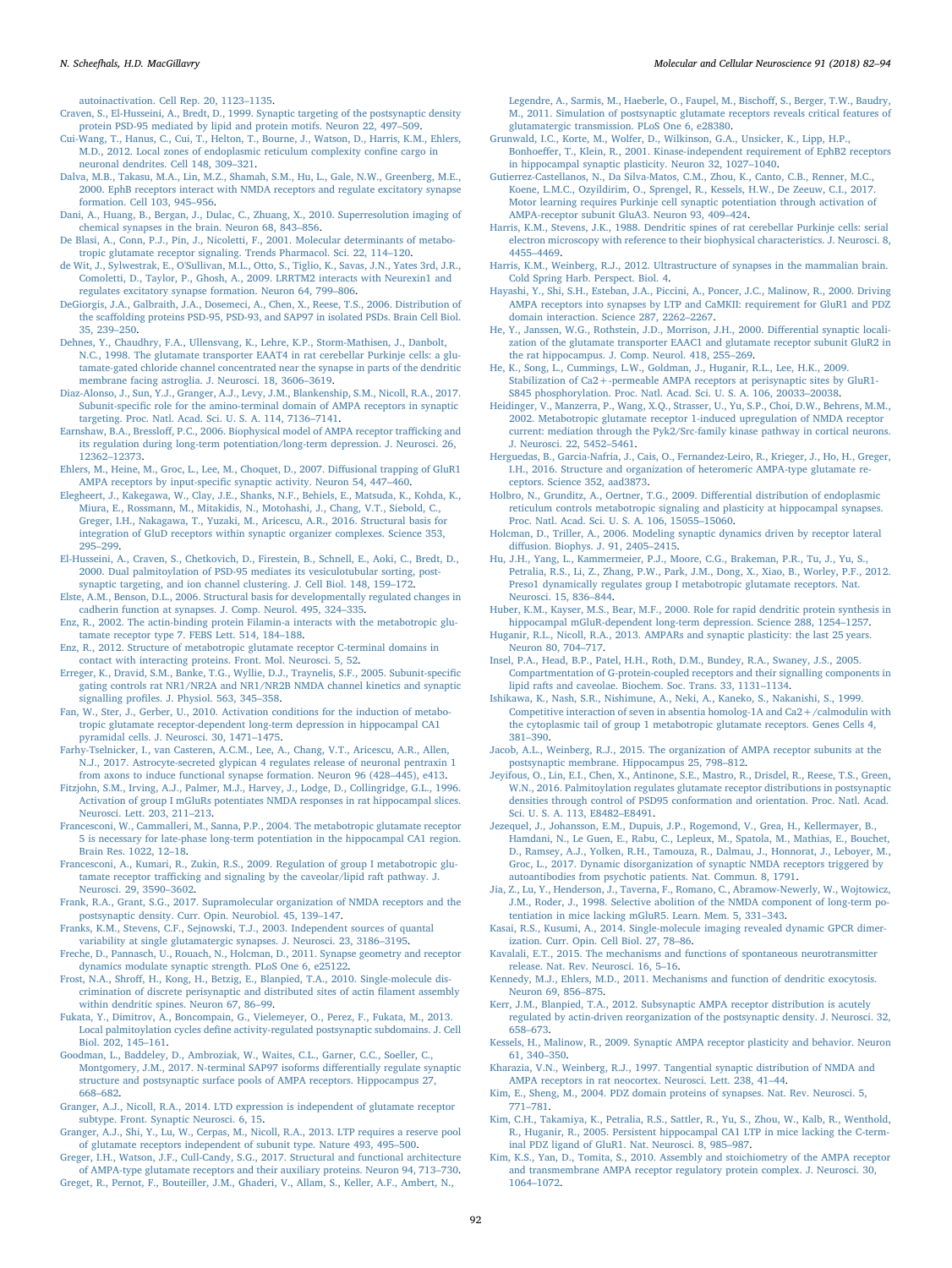- <span id="page-11-44"></span>[Kitano, J., Kimura, K., Yamazaki, Y., Soda, T., Shigemoto, R., Nakajima, Y., Nakanishi, S.,](http://refhub.elsevier.com/S1044-7431(17)30405-0/rf0450) [2002. Tamalin, a PDZ domain-containing protein, links a protein complex formation](http://refhub.elsevier.com/S1044-7431(17)30405-0/rf0450) [of group 1 metabotropic glutamate receptors and the guanine nucleotide exchange](http://refhub.elsevier.com/S1044-7431(17)30405-0/rf0450) [factor cytohesins. J. Neurosci. 22, 1280](http://refhub.elsevier.com/S1044-7431(17)30405-0/rf0450)–1289.
- <span id="page-11-8"></span>Kniazeff[, J., Bessis, A.S., Maurel, D., Ansanay, H., Prezeau, L., Pin, J.P., 2004. Closed state](http://refhub.elsevier.com/S1044-7431(17)30405-0/rf0455) [of both binding domains of homodimeric mGlu receptors is required for full activity.](http://refhub.elsevier.com/S1044-7431(17)30405-0/rf0455) [Nat. Struct. Mol. Biol. 11, 706](http://refhub.elsevier.com/S1044-7431(17)30405-0/rf0455)–713.
- <span id="page-11-20"></span>[Kumari, R., Castillo, C., Francesconi, A., 2013. Agonist-dependent signaling by group I](http://refhub.elsevier.com/S1044-7431(17)30405-0/rf0460) [metabotropic glutamate receptors is regulated by association with lipid domains. J.](http://refhub.elsevier.com/S1044-7431(17)30405-0/rf0460) [Biol. Chem. 288, 32004](http://refhub.elsevier.com/S1044-7431(17)30405-0/rf0460)–32019.
- <span id="page-11-52"></span>[Kunishima, N., Shimada, Y., Tsuji, Y., Sato, T., Yamamoto, M., Kumasaka, T., Nakanishi,](http://refhub.elsevier.com/S1044-7431(17)30405-0/rf0465) [S., Jingami, H., Morikawa, K., 2000. Structural basis of glutamate recognition by a](http://refhub.elsevier.com/S1044-7431(17)30405-0/rf0465) [dimeric metabotropic glutamate receptor. Nature 407, 971](http://refhub.elsevier.com/S1044-7431(17)30405-0/rf0465)–977.
- <span id="page-11-55"></span>[Kusumi, A., Nakada, C., Ritchie, K., Murase, K., Suzuki, K., Murakoshi, H., Kasai, R.S.,](http://refhub.elsevier.com/S1044-7431(17)30405-0/rf0470) [Kondo, J., Fujiwara, T., 2005. Paradigm shift of the plasma membrane concept from](http://refhub.elsevier.com/S1044-7431(17)30405-0/rf0470) [the two-dimensional continuum](http://refhub.elsevier.com/S1044-7431(17)30405-0/rf0470) fluid to the partitioned fluid: high-speed single[molecule tracking of membrane molecules. Annu. Rev. Biophys. Biomol. Struct. 34,](http://refhub.elsevier.com/S1044-7431(17)30405-0/rf0470) 351–[378](http://refhub.elsevier.com/S1044-7431(17)30405-0/rf0470).
- <span id="page-11-22"></span>[Kusumi, A., Fujiwara, T.K., Chadda, R., Xie, M., Tsunoyama, T.A., Kalay, Z., Kasai, R.S.,](http://refhub.elsevier.com/S1044-7431(17)30405-0/rf0475) [Suzuki, K.G., 2012. Dynamic organizing principles of the plasma membrane that](http://refhub.elsevier.com/S1044-7431(17)30405-0/rf0475) [regulate signal transduction: commemorating the fortieth anniversary of Singer and](http://refhub.elsevier.com/S1044-7431(17)30405-0/rf0475) Nicolson's fl[uid-mosaic model. Annu. Rev. Cell Dev. Biol. 28, 215](http://refhub.elsevier.com/S1044-7431(17)30405-0/rf0475)–250.
- <span id="page-11-47"></span>[Lee, S.H., Jin, C., Cai, E., Ge, P., Ishitsuka, Y., Teng, K.W., de Thomaz, A.A., Nall, D.,](http://refhub.elsevier.com/S1044-7431(17)30405-0/rf0480) [Baday, M., Jeyifous, O., Demonte, D., Dundas, C.M., Park, S., Delgado, J.Y., Green,](http://refhub.elsevier.com/S1044-7431(17)30405-0/rf0480) [W.N., Selvin, P.R., 2017. Super-resolution imaging of synaptic and extra-synaptic](http://refhub.elsevier.com/S1044-7431(17)30405-0/rf0480) AMPA receptors with different-sized fl[uorescent probes. elife 6.](http://refhub.elsevier.com/S1044-7431(17)30405-0/rf0480)
- <span id="page-11-49"></span>[Lee, S.J., Wei, M., Zhang, C., Maxeiner, S., Pak, C., Calado Botelho, S., Trotter, J., Sterky,](http://refhub.elsevier.com/S1044-7431(17)30405-0/rf0485) [F.H., Sudhof, T.C., 2017. Presynaptic neuronal Pentraxin receptor organizes ex](http://refhub.elsevier.com/S1044-7431(17)30405-0/rf0485)[citatory and inhibitory synapses. J. Neurosci. 37, 1062](http://refhub.elsevier.com/S1044-7431(17)30405-0/rf0485)–1080.
- <span id="page-11-43"></span>[Li, T.P., Blanpied, T.A., 2016. Control of transmembrane protein di](http://refhub.elsevier.com/S1044-7431(17)30405-0/rf0490)ffusion within the [postsynaptic density assessed by simultaneous single-molecule tracking and locali](http://refhub.elsevier.com/S1044-7431(17)30405-0/rf0490)[zation microscopy. Front. Synaptic Neurosci. 8, 19.](http://refhub.elsevier.com/S1044-7431(17)30405-0/rf0490)
- <span id="page-11-51"></span>[Li, T.P., Song, Y., MacGillavry, H.D., Blanpied, T.A., Raghavachari, S., 2016. Protein](http://refhub.elsevier.com/S1044-7431(17)30405-0/rf0495) [crowding within the postsynaptic density can impede the escape of membrane pro](http://refhub.elsevier.com/S1044-7431(17)30405-0/rf0495)[teins. J. Neurosci. 36, 4276](http://refhub.elsevier.com/S1044-7431(17)30405-0/rf0495)–4295.
- <span id="page-11-5"></span>[Liu, G., Choi, S., Tsien, R.W., 1999. Variability of neurotransmitter concentration and](http://refhub.elsevier.com/S1044-7431(17)30405-0/rf0500) [nonsaturation of postsynaptic AMPA receptors at synapses in hippocampal cultures](http://refhub.elsevier.com/S1044-7431(17)30405-0/rf0500) [and slices. Neuron 22, 395](http://refhub.elsevier.com/S1044-7431(17)30405-0/rf0500)–409.
- <span id="page-11-26"></span>[Liu, K.K., Hagan, M.F., Lisman, J.E., 2017. Gradation \(approx. 10 size states\) of synaptic](http://refhub.elsevier.com/S1044-7431(17)30405-0/rf0505) [strength by quantal addition of structural modules. Philos. Trans. R. Soc. Lond. Ser. B](http://refhub.elsevier.com/S1044-7431(17)30405-0/rf0505) [Biol. Sci. 372.](http://refhub.elsevier.com/S1044-7431(17)30405-0/rf0505)
- <span id="page-11-32"></span>[Lu, Y.M., Jia, Z., Janus, C., Henderson, J.T., Gerlai, R., Wojtowicz, J.M., Roder, J.C., 1997.](http://refhub.elsevier.com/S1044-7431(17)30405-0/rf0510) [Mice lacking metabotropic glutamate receptor 5 show impaired learning and reduced](http://refhub.elsevier.com/S1044-7431(17)30405-0/rf0510) [CA1 long-term potentiation \(LTP\) but normal CA3 LTP. J. Neurosci. 17, 5196](http://refhub.elsevier.com/S1044-7431(17)30405-0/rf0510)–5205.
- <span id="page-11-24"></span>[Lu, J., Helton, T.D., Blanpied, T.A., Racz, B., Newpher, T.M., Weinberg, R.J., Ehlers, M.D.,](http://refhub.elsevier.com/S1044-7431(17)30405-0/rf0515) [2007. Postsynaptic positioning of endocytic zones and AMPA receptor cycling by](http://refhub.elsevier.com/S1044-7431(17)30405-0/rf0515) [physical coupling of dynamin-3 to Homer. Neuron 55, 874](http://refhub.elsevier.com/S1044-7431(17)30405-0/rf0515)–889.
- <span id="page-11-14"></span>[Lu, W., Shi, Y., Jackson, A.C., Bjorgan, K., During, M.J., Sprengel, R., Seeburg, P.H.,](http://refhub.elsevier.com/S1044-7431(17)30405-0/rf0520) [Nicoll, R.A., 2009. Subunit composition of synaptic AMPA receptors revealed by a](http://refhub.elsevier.com/S1044-7431(17)30405-0/rf0520) [single-cell genetic approach. Neuron 62, 254](http://refhub.elsevier.com/S1044-7431(17)30405-0/rf0520)–268.
- <span id="page-11-1"></span>[Lujan, R., Nusser, Z., Roberts, J.D., Shigemoto, R., Somogyi, P., 1996. Perisynaptic lo](http://refhub.elsevier.com/S1044-7431(17)30405-0/rf0525)[cation of metabotropic glutamate receptors mGluR1 and mGluR5 on dendrites and](http://refhub.elsevier.com/S1044-7431(17)30405-0/rf0525) dendritic [spines in the rat hippocampus. Eur. J. Neurosci. 8, 1488](http://refhub.elsevier.com/S1044-7431(17)30405-0/rf0525)–1500.
- <span id="page-11-30"></span>[Lüscher, C., Huber, K.M., 2010. Group 1 mGluR-dependent synaptic long-term depres](http://refhub.elsevier.com/S1044-7431(17)30405-0/rf0530)[sion: mechanisms and implications for circuitry and disease. Neuron 65, 445](http://refhub.elsevier.com/S1044-7431(17)30405-0/rf0530)–459.
- <span id="page-11-13"></span>[MacGillavry, H.D., Kerr, J.M., Blanpied, T.A., 2011. Lateral organization of the post](http://refhub.elsevier.com/S1044-7431(17)30405-0/rf0535)[synaptic density. Mol. Cell. Neurosci. 48, 321](http://refhub.elsevier.com/S1044-7431(17)30405-0/rf0535)–331.
- <span id="page-11-15"></span>[MacGillavry, H.D., Song, Y., Raghavachari, S., Blanpied, T.A., 2013. Nanoscale scaf](http://refhub.elsevier.com/S1044-7431(17)30405-0/rf0540)[folding domains within the postsynaptic density concentrate synaptic AMPA re](http://refhub.elsevier.com/S1044-7431(17)30405-0/rf0540)[ceptors. Neuron 78, 615](http://refhub.elsevier.com/S1044-7431(17)30405-0/rf0540)–622.
- <span id="page-11-36"></span>[Makino, H., Malinow, R., 2009. AMPA receptor incorporation into synapses during LTP:](http://refhub.elsevier.com/S1044-7431(17)30405-0/rf0545) [the role of lateral movement and exocytosis. Neuron 64, 381](http://refhub.elsevier.com/S1044-7431(17)30405-0/rf0545)–390.
- <span id="page-11-40"></span>[Malinow, R., Malenka, R.C., 2002. AMPA receptor tra](http://refhub.elsevier.com/S1044-7431(17)30405-0/rf0550)fficking and synaptic plasticity. [Annu. Rev. Neurosci. 25, 103](http://refhub.elsevier.com/S1044-7431(17)30405-0/rf0550)–126.
- <span id="page-11-10"></span>[Marcaggi, P., Mutoh, H., Dimitrov, D., Beato, M., Knopfel, T., 2009. Optical measurement](http://refhub.elsevier.com/S1044-7431(17)30405-0/rf0555) [of mGluR1 conformational changes reveals fast activation, slow deactivation, and](http://refhub.elsevier.com/S1044-7431(17)30405-0/rf0555) [sensitization. Proc. Natl. Acad. Sci. U. S. A. 106, 11388](http://refhub.elsevier.com/S1044-7431(17)30405-0/rf0555)–11393.
- <span id="page-11-12"></span>[Masugi-Tokita, M., Tarusawa, E., Watanabe, M., Molnar, E., Fujimoto, K., Shigemoto, R.,](http://refhub.elsevier.com/S1044-7431(17)30405-0/rf0560) [2007. Number and density of AMPA receptors in individual synapses in the rat cer](http://refhub.elsevier.com/S1044-7431(17)30405-0/rf0560)[ebellum as revealed by SDS-digested freeze-fracture replica labeling. J. Neurosci. 27,](http://refhub.elsevier.com/S1044-7431(17)30405-0/rf0560) [2135](http://refhub.elsevier.com/S1044-7431(17)30405-0/rf0560)–2144.
- <span id="page-11-46"></span>[Matsuda, K., Budisantoso, T., Mitakidis, N., Sugaya, Y., Miura, E., Kakegawa, W.,](http://refhub.elsevier.com/S1044-7431(17)30405-0/rf0565) [Yamasaki, M., Konno, K., Uchigashima, M., Abe, M., Watanabe, I., Kano, M.,](http://refhub.elsevier.com/S1044-7431(17)30405-0/rf0565) [Watanabe, M., Sakimura, K., Aricescu, A.R., Yuzaki, M., 2016. Transsynaptic mod](http://refhub.elsevier.com/S1044-7431(17)30405-0/rf0565)[ulation of kainate receptor functions by C1q-like proteins. Neuron 90, 752](http://refhub.elsevier.com/S1044-7431(17)30405-0/rf0565)–767.
- <span id="page-11-6"></span>[McAllister, A.K., Stevens, C.F., 2000. Nonsaturation of AMPA and NMDA receptors at](http://refhub.elsevier.com/S1044-7431(17)30405-0/rf0570) [hippocampal synapses. Proc. Natl. Acad. Sci. U. S. A. 97, 6173](http://refhub.elsevier.com/S1044-7431(17)30405-0/rf0570)–6178.
- <span id="page-11-27"></span>[Meng, Y., Zhang, Y., Jia, Z., 2003. Synaptic transmission and plasticity in the absence of](http://refhub.elsevier.com/S1044-7431(17)30405-0/rf0575) [AMPA glutamate receptor GluR2 and GluR3. Neuron 39, 163](http://refhub.elsevier.com/S1044-7431(17)30405-0/rf0575)–176.
- <span id="page-11-45"></span>[Minakami, R., Jinnai, N., Sugiyama, H., 1997. Phosphorylation and calmodulin binding of](http://refhub.elsevier.com/S1044-7431(17)30405-0/rf0580) [the metabotropic glutamate receptor subtype 5 \(mGluR5\) are antagonistic in vitro. J.](http://refhub.elsevier.com/S1044-7431(17)30405-0/rf0580) [Biol. Chem. 272, 20291](http://refhub.elsevier.com/S1044-7431(17)30405-0/rf0580)–20298.
- <span id="page-11-56"></span>[Morone, N., Fujiwara, T., Murase, K., Kasai, R.S., Ike, H., Yuasa, S., Usukura, J., Kusumi,](http://refhub.elsevier.com/S1044-7431(17)30405-0/rf0585) [A., 2006. Three-dimensional reconstruction of the membrane skeleton at the plasma](http://refhub.elsevier.com/S1044-7431(17)30405-0/rf0585) [membrane interface by electron tomography. J. Cell Biol. 174, 851](http://refhub.elsevier.com/S1044-7431(17)30405-0/rf0585)–862.

<span id="page-11-39"></span>[Muto, T., Tsuchiya, D., Morikawa, K., Jingami, H., 2007. Structures of the extracellular](http://refhub.elsevier.com/S1044-7431(17)30405-0/rf0590)

[regions of the group II/III metabotropic glutamate receptors. Proc. Natl. Acad. Sci. U.](http://refhub.elsevier.com/S1044-7431(17)30405-0/rf0590) [S. A. 104, 3759](http://refhub.elsevier.com/S1044-7431(17)30405-0/rf0590)–3764.

- <span id="page-11-48"></span>[Nabavi, S., Fox, R., Alfonso, S., Aow, J., Malinow, R., 2014. GluA1 tra](http://refhub.elsevier.com/S1044-7431(17)30405-0/rf0595)fficking and me[tabotropic NMDA: addressing results from other laboratories inconsistent with ours.](http://refhub.elsevier.com/S1044-7431(17)30405-0/rf0595) [Philos. Trans. R. Soc. Lond. Ser. B Biol. Sci. 369, 20130145](http://refhub.elsevier.com/S1044-7431(17)30405-0/rf0595).
- <span id="page-11-16"></span>[Nair, D., Hosy, E., Petersen, J.D., Constals, A., Giannone, G., Choquet, D., Sibarita, J.B.,](http://refhub.elsevier.com/S1044-7431(17)30405-0/rf0600) [2013. Super-resolution imaging reveals that AMPA receptors inside synapses are](http://refhub.elsevier.com/S1044-7431(17)30405-0/rf0600) [dynamically organized in nanodomains regulated by PSD95. J. Neurosci. 33,](http://refhub.elsevier.com/S1044-7431(17)30405-0/rf0600) 13204–[13224.](http://refhub.elsevier.com/S1044-7431(17)30405-0/rf0600)
- <span id="page-11-53"></span>[Nakagawa, T., Cheng, Y., Ramm, E., Sheng, M., Walz, T., 2005. Structure and di](http://refhub.elsevier.com/S1044-7431(17)30405-0/rf0605)fferent [conformational states of native AMPA receptor complexes. Nature 433, 545](http://refhub.elsevier.com/S1044-7431(17)30405-0/rf0605)–549.
- <span id="page-11-23"></span>[Nakamura, M., Sato, K., Fukaya, M., Araishi, K., Aiba, A., Kano, M., Watanabe, M., 2004.](http://refhub.elsevier.com/S1044-7431(17)30405-0/rf0610) [Signaling complex formation of phospholipase Cbeta4 with metabotropic glutamate](http://refhub.elsevier.com/S1044-7431(17)30405-0/rf0610) [receptor type 1alpha and 1,4,5-trisphosphate receptor at the perisynapse and en](http://refhub.elsevier.com/S1044-7431(17)30405-0/rf0610)[doplasmic reticulum in the mouse brain. Eur. J. Neurosci. 20, 2929](http://refhub.elsevier.com/S1044-7431(17)30405-0/rf0610)–2944.
- <span id="page-11-31"></span>Neyman, [S., Manahan-Vaughan, D., 2008. Metabotropic glutamate receptor 1 \(mGluR1\)](http://refhub.elsevier.com/S1044-7431(17)30405-0/rf0615) [and 5 \(mGluR5\) regulate late phases of LTP and LTD in the hippocampal CA1 region](http://refhub.elsevier.com/S1044-7431(17)30405-0/rf0615) [in vitro. Eur. J. Neurosci. 27, 1345](http://refhub.elsevier.com/S1044-7431(17)30405-0/rf0615)–1352.
- <span id="page-11-35"></span>[Ng, A.N., Doherty, A.J., Lombroso, P.J., Emptage, N.J., Collingridge, G.L., 2014. Rapid](http://refhub.elsevier.com/S1044-7431(17)30405-0/rf0620) [regulation of endoplasmic reticulum dynamics in dendritic spines by NMDA receptor](http://refhub.elsevier.com/S1044-7431(17)30405-0/rf0620) [activation. Mol. Brain 7, 60](http://refhub.elsevier.com/S1044-7431(17)30405-0/rf0620).
- <span id="page-11-38"></span>[Nishimura, A., Kitano, K., Takasaki, J., Taniguchi, M., Mizuno, N., Tago, K., Hakoshima,](http://refhub.elsevier.com/S1044-7431(17)30405-0/rf0625) [T., Itoh, H., 2010. Structural basis for the speci](http://refhub.elsevier.com/S1044-7431(17)30405-0/rf0625)fic inhibition of heterotrimeric Gq [protein by a small molecule. Proc. Natl. Acad. Sci. U. S. A. 107, 13666](http://refhub.elsevier.com/S1044-7431(17)30405-0/rf0625)–13671.

<span id="page-11-9"></span>[Niswender, C.M., Conn, P.J., 2010. Metabotropic glutamate receptors: physiology,](http://refhub.elsevier.com/S1044-7431(17)30405-0/rf0630) [pharmacology, and disease. Annu. Rev. Pharmacol. Toxicol. 50, 295](http://refhub.elsevier.com/S1044-7431(17)30405-0/rf0630)–322.

- <span id="page-11-2"></span>[Nusser, Z., Mulvihill, E., Streit, P., Somogyi, P., 1994. Subsynaptic segregation of meta](http://refhub.elsevier.com/S1044-7431(17)30405-0/rf0635)[botropic and ionotropic glutamate receptors as revealed by immunogold localization.](http://refhub.elsevier.com/S1044-7431(17)30405-0/rf0635) [Neuroscience 61, 421](http://refhub.elsevier.com/S1044-7431(17)30405-0/rf0635)-427.
- <span id="page-11-50"></span>[O'Brien, R.J., Xu, D., Petralia, R.S., Steward, O., Huganir, R.L., Worley, P., 1999. Synaptic](http://refhub.elsevier.com/S1044-7431(17)30405-0/rf0640) [clustering of AMPA receptors by the extracellular immediate-early gene product](http://refhub.elsevier.com/S1044-7431(17)30405-0/rf0640) [Narp. Neuron 23, 309](http://refhub.elsevier.com/S1044-7431(17)30405-0/rf0640)–323.
- <span id="page-11-0"></span>[Okabe, S., 2007. Molecular anatomy of the postsynaptic density. Mol. Cell. Neurosci. 34,](http://refhub.elsevier.com/S1044-7431(17)30405-0/rf0645) 503–[518](http://refhub.elsevier.com/S1044-7431(17)30405-0/rf0645).
- <span id="page-11-34"></span>[Palmer, M.J., Irving, A.J., Seabrook, G.R., Jane, D.E., Collingridge, G.L., 1997. The group](http://refhub.elsevier.com/S1044-7431(17)30405-0/rf0650) [I mGlu receptor agonist DHPG induces a novel form of LTD in the CA1 region of the](http://refhub.elsevier.com/S1044-7431(17)30405-0/rf0650) [hippocampus. Neuropharmacology 36, 1517](http://refhub.elsevier.com/S1044-7431(17)30405-0/rf0650)–1532.
- <span id="page-11-7"></span>[Pankratov, Y.V., Krishtal, O.A., 2003. Distinct quantal features of AMPA and NMDA sy](http://refhub.elsevier.com/S1044-7431(17)30405-0/rf0655)[naptic currents in hippocampal neurons: implication of glutamate spillover and re](http://refhub.elsevier.com/S1044-7431(17)30405-0/rf0655)[ceptor saturation. Biophys. J. 85, 3375](http://refhub.elsevier.com/S1044-7431(17)30405-0/rf0655)–3387.
- <span id="page-11-42"></span>[Park, P., Sanderson, T.M., Amici, M., Choi, S.L., Bortolotto, Z.A., Zhuo, M., Kaang, B.K.,](http://refhub.elsevier.com/S1044-7431(17)30405-0/rf0660) [Collingridge, G.L., 2016. Calcium-permeable AMPA receptors mediate the induction](http://refhub.elsevier.com/S1044-7431(17)30405-0/rf0660) [of the protein kinase A-dependent component of long-term potentiation in the](http://refhub.elsevier.com/S1044-7431(17)30405-0/rf0660) [Hippocampus. J. Neurosci. 36, 622](http://refhub.elsevier.com/S1044-7431(17)30405-0/rf0660)–631.
- <span id="page-11-37"></span>[Penn, A.C., Zhang, C.L., Georges, F., Royer, L., Breillat, C., Hosy, E., Petersen, J.D.,](http://refhub.elsevier.com/S1044-7431(17)30405-0/rf0665) [Humeau, Y., Choquet, D., 2017. Hippocampal LTP and contextual learning require](http://refhub.elsevier.com/S1044-7431(17)30405-0/rf0665) surface diff[usion of AMPA receptors. Nature 549, 384](http://refhub.elsevier.com/S1044-7431(17)30405-0/rf0665)–388.
- <span id="page-11-54"></span>[Perez de Arce, K., Schrod, N., Metzbower, S.W., Allgeyer, E., Kong, G.K., Tang, A.H.,](http://refhub.elsevier.com/S1044-7431(17)30405-0/rf0670) [Krupp, A.J., Stein, V., Liu, X., Bewersdorf, J., Blanpied, T.A., Lucic, V., Biederer, T.,](http://refhub.elsevier.com/S1044-7431(17)30405-0/rf0670) [2015. Topographic mapping of the synaptic cleft into adhesive nanodomains. Neuron](http://refhub.elsevier.com/S1044-7431(17)30405-0/rf0670) [88, 1165](http://refhub.elsevier.com/S1044-7431(17)30405-0/rf0670)–1172.
- <span id="page-11-17"></span>[Perez-Otano, I., Lujan, R., Tavalin, S.J., Plomann, M., Modregger, J., Liu, X.B., Jones,](http://refhub.elsevier.com/S1044-7431(17)30405-0/rf0675) [E.G., Heinemann, S.F., Lo, D.C., Ehlers, M.D., 2006. Endocytosis and synaptic re](http://refhub.elsevier.com/S1044-7431(17)30405-0/rf0675)[moval of NR3A-containing NMDA receptors by PACSIN1/syndapin1. Nat. Neurosci.](http://refhub.elsevier.com/S1044-7431(17)30405-0/rf0675) [9, 611](http://refhub.elsevier.com/S1044-7431(17)30405-0/rf0675)–621.
- <span id="page-11-25"></span>[Petrini, E.M., Lu, J., Cognet, L., Lounis, B., Ehlers, M.D., Choquet, D., 2009. Endocytic](http://refhub.elsevier.com/S1044-7431(17)30405-0/rf0680) traffi[cking and recycling maintain a pool of mobile surface AMPA receptors required](http://refhub.elsevier.com/S1044-7431(17)30405-0/rf0680) [for synaptic potentiation. Neuron 63, 92](http://refhub.elsevier.com/S1044-7431(17)30405-0/rf0680)–105.
- <span id="page-11-21"></span>[Pontier, S.M., Percherancier, Y., Galandrin, S., Breit, A., Gales, C., Bouvier, M., 2008.](http://refhub.elsevier.com/S1044-7431(17)30405-0/rf0685) [Cholesterol-dependent separation of the beta2-adrenergic receptor from its partners](http://refhub.elsevier.com/S1044-7431(17)30405-0/rf0685) determines signaling effi[cacy: insight into nanoscale organization of signal trans](http://refhub.elsevier.com/S1044-7431(17)30405-0/rf0685)[duction. J. Biol. Chem. 283, 24659](http://refhub.elsevier.com/S1044-7431(17)30405-0/rf0685)–24672.
- <span id="page-11-18"></span>[Racca, C., Stephenson, F.A., Streit, P., Roberts, J.D., Somogyi, P., 2000. NMDA receptor](http://refhub.elsevier.com/S1044-7431(17)30405-0/rf0690) [content of synapses in stratum radiatum of the hippocampal CA1 area. J. Neurosci.](http://refhub.elsevier.com/S1044-7431(17)30405-0/rf0690) [20, 2512](http://refhub.elsevier.com/S1044-7431(17)30405-0/rf0690)–2522.
- <span id="page-11-3"></span>Raghavachari, [S., Lisman, J.E., 2004. Properties of quantal transmission at CA1 synapses.](http://refhub.elsevier.com/S1044-7431(17)30405-0/rf0695) [J. Neurophysiol. 92, 2456](http://refhub.elsevier.com/S1044-7431(17)30405-0/rf0695)–2467.
- <span id="page-11-33"></span>[Raymond, C.R., Thompson, V.L., Tate, W.P., Abraham, W.C., 2000. Metabotropic gluta](http://refhub.elsevier.com/S1044-7431(17)30405-0/rf0700)[mate receptors trigger homosynaptic protein synthesis to prolong long-term po](http://refhub.elsevier.com/S1044-7431(17)30405-0/rf0700)[tentiation. J. Neurosci. 20, 969](http://refhub.elsevier.com/S1044-7431(17)30405-0/rf0700)–976.
- <span id="page-11-41"></span>[Regalado, M.P., Terry-Lorenzo, R.T., Waites, C.L., Garner, C.C., Malenka, R.C., 2006.](http://refhub.elsevier.com/S1044-7431(17)30405-0/rf0705) [Transsynaptic signaling by postsynaptic synapse-associated protein 97. J. Neurosci.](http://refhub.elsevier.com/S1044-7431(17)30405-0/rf0705) [26, 2343](http://refhub.elsevier.com/S1044-7431(17)30405-0/rf0705)–2357.
- <span id="page-11-28"></span>[Reinders, N.R., Pao, Y., Renner, M.C., da Silva-Matos, C.M., Lodder, T.R., Malinow, R.,](http://refhub.elsevier.com/S1044-7431(17)30405-0/rf0710) Kessels, H.W., 2016. Amyloid-beta eff[ects on synapses and memory require AMPA](http://refhub.elsevier.com/S1044-7431(17)30405-0/rf0710) [receptor subunit GluA3. Proc. Natl. Acad. Sci. U. S. A. 113, E6526](http://refhub.elsevier.com/S1044-7431(17)30405-0/rf0710)–E6534.
- <span id="page-11-19"></span>[Renner, M., Lacor, P.N., Velasco, P.T., Xu, J., Contractor, A., Klein, W.L., Triller, A., 2010.](http://refhub.elsevier.com/S1044-7431(17)30405-0/rf0715) Deleterious eff[ects of amyloid beta oligomers acting as an extracellular sca](http://refhub.elsevier.com/S1044-7431(17)30405-0/rf0715)ffold for [mGluR5. Neuron 66, 739](http://refhub.elsevier.com/S1044-7431(17)30405-0/rf0715)–754.
- <span id="page-11-29"></span>[Renner, M.C., Albers, E.H., Gutierrez-Castellanos, N., Reinders, N.R., van Huijstee, A.N.,](http://refhub.elsevier.com/S1044-7431(17)30405-0/rf0720) [Xiong, H., Lodder, T.R., Kessels, H.W., 2017. Synaptic plasticity through activation of](http://refhub.elsevier.com/S1044-7431(17)30405-0/rf0720) [GluA3-containing AMPA-receptors. elife 6](http://refhub.elsevier.com/S1044-7431(17)30405-0/rf0720).
- <span id="page-11-4"></span>[Robert, A., Howe, J.R., 2003. How AMPA receptor desensitization depends on receptor](http://refhub.elsevier.com/S1044-7431(17)30405-0/rf0725) [occupancy. J. Neurosci. 23, 847](http://refhub.elsevier.com/S1044-7431(17)30405-0/rf0725)–858.
- <span id="page-11-11"></span>[Rondard, P., Pin, J.P., 2015. Dynamics and modulation of metabotropic glutamate re](http://refhub.elsevier.com/S1044-7431(17)30405-0/rf0730)[ceptors. Curr. Opin. Pharmacol. 20, 95](http://refhub.elsevier.com/S1044-7431(17)30405-0/rf0730)–101.